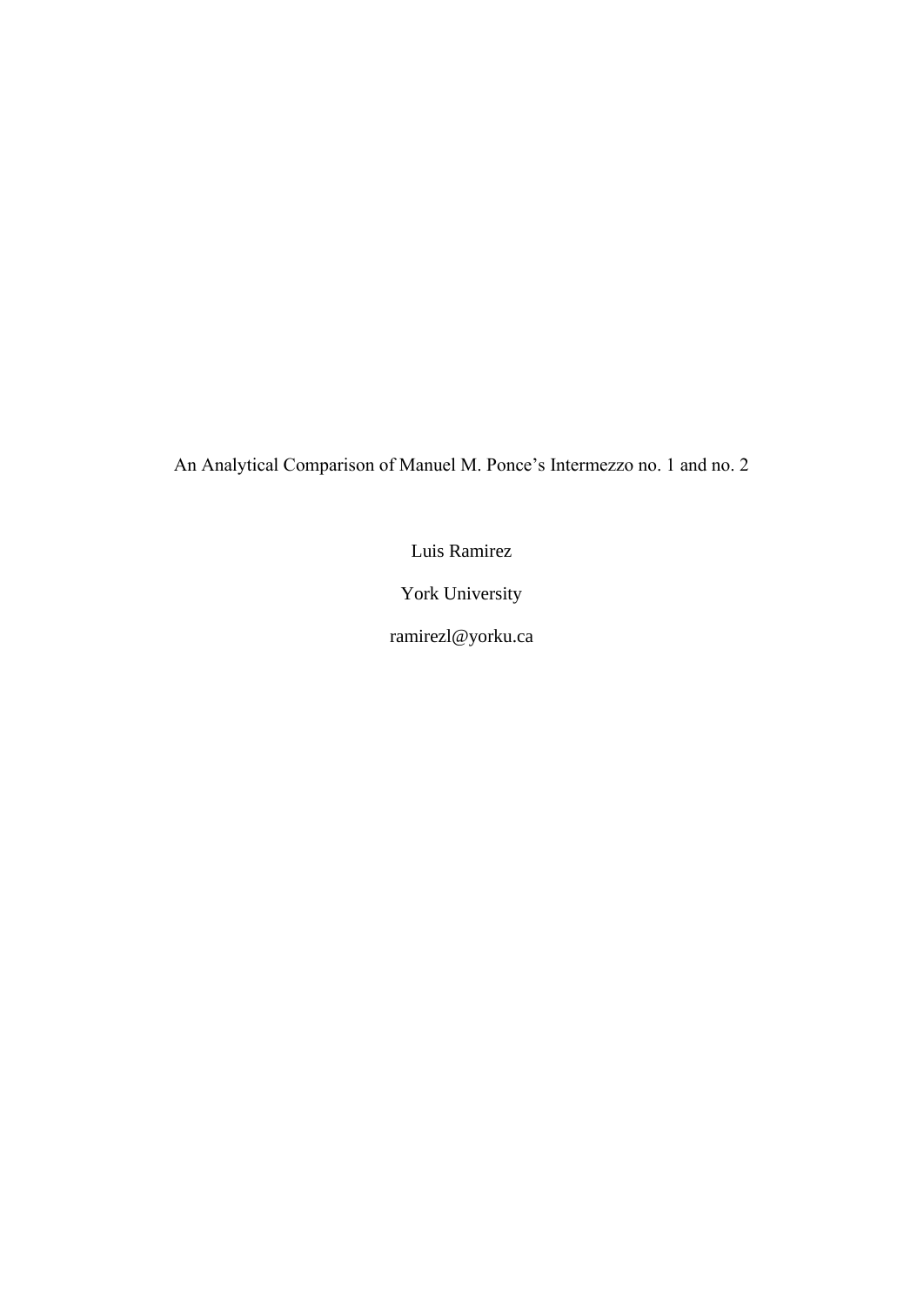In this essay, I will analyze two of Manuel M. Ponce's works for piano, *Intermezzo no. 1<sup>1</sup>* and *Intermezzo no.* 2<sup>2</sup>, and by comparing them I will discuss the possible presence of "anxiety of influence", term coined by the author Harold Bloom.<sup>3</sup> I argue that Ponce does not go through a major stylistic makeover, but rather embraced the modernist trends of the beginning of the 20th century as compositional tools to explore his deeply rooted romantic language.

### **Background**

Manuel María Ponce was born on December the 8th, 1882 in Fresnillo, Zacatecas, but soon after his family moved to the city of Aguascalientes in the Aguascalientes state, where he would be raised for most of his childhood. He was the youngest from a large family, and music was very commonplace in his household. He started taking piano lessons from his sister Josefina when he was  $4$  years old<sup>4</sup> and from very early on displayed a remarkable piano technique and passionate musicality. When he was 19 he moved to Mexico City and studied piano with Vicente Mañas and harmony with Eduardo Gabrielli.<sup>5</sup> <sup>6</sup> There he began to establish a crucial network of colleagues - artists, musicians, and writers - that would later become indispensable members of the nationalistic movement of Mexico.<sup>7</sup>

Ponce's compositional training was based on the harmonic language of the European tradition of the 19th century. Ponce developed an affinity for this romantic style, but the geographical differences and delayed development between continents, as well as his interest

<sup>1</sup> [Manuel M. Ponce,](https://www.zotero.org/google-docs/?3RVNQH) *[Intermezzo No.1](https://www.zotero.org/google-docs/?3RVNQH)* [\(Mexico City: Repertorio Wagner, 1920\),](https://www.zotero.org/google-docs/?3RVNQH)

[https://imslp.org/wiki/Intermezzo\\_No.1\\_\(Ponce%2C\\_Manuel\).](https://www.zotero.org/google-docs/?3RVNQH)

<sup>2</sup> [Manuel M. Ponce,](https://www.zotero.org/google-docs/?5BAGZX) *[Intermezzo No.2](https://www.zotero.org/google-docs/?5BAGZX)*[, ed. Sergio Castellanos \(United States: Peer International,](https://www.zotero.org/google-docs/?5BAGZX) 

[<sup>1963\),</sup> https://imslp.org/wiki/Intermezzo\\_No.2\\_\(Ponce%2C\\_Manuel\).](https://www.zotero.org/google-docs/?5BAGZX)

<sup>3</sup> [Harold Bloom,](https://www.zotero.org/google-docs/?hjDS39) *[The Anxiety of Influence: A Theory of Poetry](https://www.zotero.org/google-docs/?hjDS39)*[, 2nd ed. \(New York: Oxford University](https://www.zotero.org/google-docs/?hjDS39)  [Press, 1997\).](https://www.zotero.org/google-docs/?hjDS39)

<sup>4</sup> [Corazón Otero,](https://www.zotero.org/google-docs/?wxI3JY) *[Manuel M. Ponce and the Guitar](https://www.zotero.org/google-docs/?wxI3JY)*[, trans. J. D. Roberts, Guitar Studies Series ; v. 3](https://www.zotero.org/google-docs/?wxI3JY)  [\(Westport, CT: Bold Strummer, 1994\), 7.](https://www.zotero.org/google-docs/?wxI3JY)

<sup>5</sup> [Pablo Castellanos,](https://www.zotero.org/google-docs/?X4KfPm) *[Manuel M. Ponce: Ensayo](https://www.zotero.org/google-docs/?X4KfPm)*[, 1 ed., Textos de Humanidades 32 \(Ciudad](https://www.zotero.org/google-docs/?X4KfPm)  [Universitaria, México, D.F: Universidad Nacional Autónoma de México, Difusión Cultural,](https://www.zotero.org/google-docs/?X4KfPm) Unidad [Editorial, 1982\), 22.](https://www.zotero.org/google-docs/?X4KfPm)

 $6$  All translations from books originally in Spanish are my own.

<sup>7</sup> [David Lopez Alonso,](https://www.zotero.org/google-docs/?SmWKTf) *[Manuel M. Ponce.](https://www.zotero.org/google-docs/?SmWKTf)*[, 1. ed. \(México: Ediciones Botas, 1971\), 15.](https://www.zotero.org/google-docs/?SmWKTf)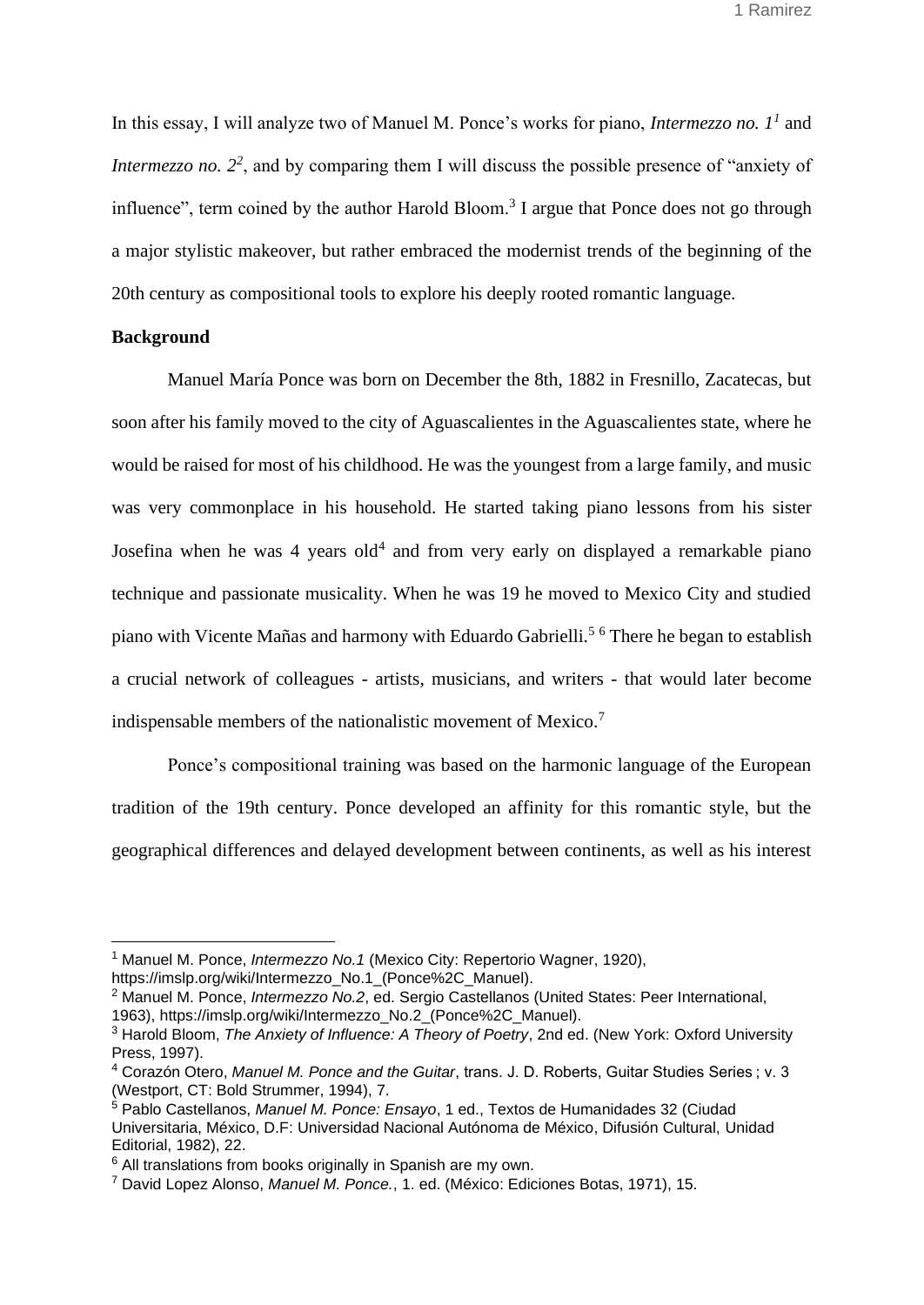in the popular music of Mexico at the time were factors that allowed him to build his own language within the norms of the music of the Romantic period.

During his early years, he received a lot of attention by reharmonizing popular tunes $8$ and writing original songs that despite not using folk tunes, sounded as familiar as them. From early on he was fascinated with folkloric tunes and pondered about the use of them in his music. Even after going to Germany to expand his compositional vocabulary and studied with Martin Krause, he was "urged to start digging out Mexican folk music."<sup>9</sup> Throughout his career he was eager to learn more compositional tools, even after his recognition in Mexico as one of the most important composers of the time. This led him to take several trips where he studied under teachers of the highest calibre such as Paul Dukas and Nadia Boulanger.<sup>10</sup> This education was crucial in the expansion of his stylistic boundaries.

One of Ponce's most significant trips was his visit to Europe in October of 1925, where "looking to acquaint himself with contemporary compositional techniques, Ponce enrolled at the École Normale de Musique in Paris to study composition under Paul Dukas".<sup>11</sup>

His European experience allowed Ponce to embrace a modernistic language more akin to the current times. Remarkably, despite this evolution of his language his Mexican traits were able to break through and be displayed throughout his eclectic ouvre.

Castellanos divides Ponce's music into four periods outlined by his travels.<sup>12</sup> In the first one between 1891 and 1904, Ponce wrote music in the traditional style of the Romantic period

<sup>8</sup> [Jorge Barrón Corvera,](https://www.zotero.org/google-docs/?1Ewuh4) *[Manuel M. Ponce -](https://www.zotero.org/google-docs/?1Ewuh4) A Bio-Bibliography*[, 1st ed. \(Westport, CT: Praeger,](https://www.zotero.org/google-docs/?1Ewuh4)  [2004\), 6.](https://www.zotero.org/google-docs/?1Ewuh4)

<sup>9</sup> [Dan Malmström,](https://www.zotero.org/google-docs/?lzgdVB) *[Introduction to Twentieth Century Mexican Music](https://www.zotero.org/google-docs/?lzgdVB)* [\(Uppsala: Uppsala University,](https://www.zotero.org/google-docs/?lzgdVB)  [1974\), 37.](https://www.zotero.org/google-docs/?lzgdVB)

<sup>10</sup> [Yolanda Moreno Rivas,](https://www.zotero.org/google-docs/?OSkEHK) *[Rostros del nacionalismo en la música mexicana: un ensayo de](https://www.zotero.org/google-docs/?OSkEHK)  [interpretación](https://www.zotero.org/google-docs/?OSkEHK)*[, 1. ed., Vida y pensamiento de México \(México: Fondo de Cultura Económica, 1989\),](https://www.zotero.org/google-docs/?OSkEHK)  [116.](https://www.zotero.org/google-docs/?OSkEHK)

<sup>11</sup> Luis Francisco Gaytan, "An Introduction to the Piano Music of Manuel M. Ponce" (Ph.D., Louisiana State University, 2014), 18, https://digitalcommons.lsu.edu/gradschool\_dissertations/1325.

<sup>12</sup> [Castellanos,](https://www.zotero.org/google-docs/?EtJIPP) *[Manuel M. Ponce](https://www.zotero.org/google-docs/?EtJIPP)*[, 18.](https://www.zotero.org/google-docs/?EtJIPP)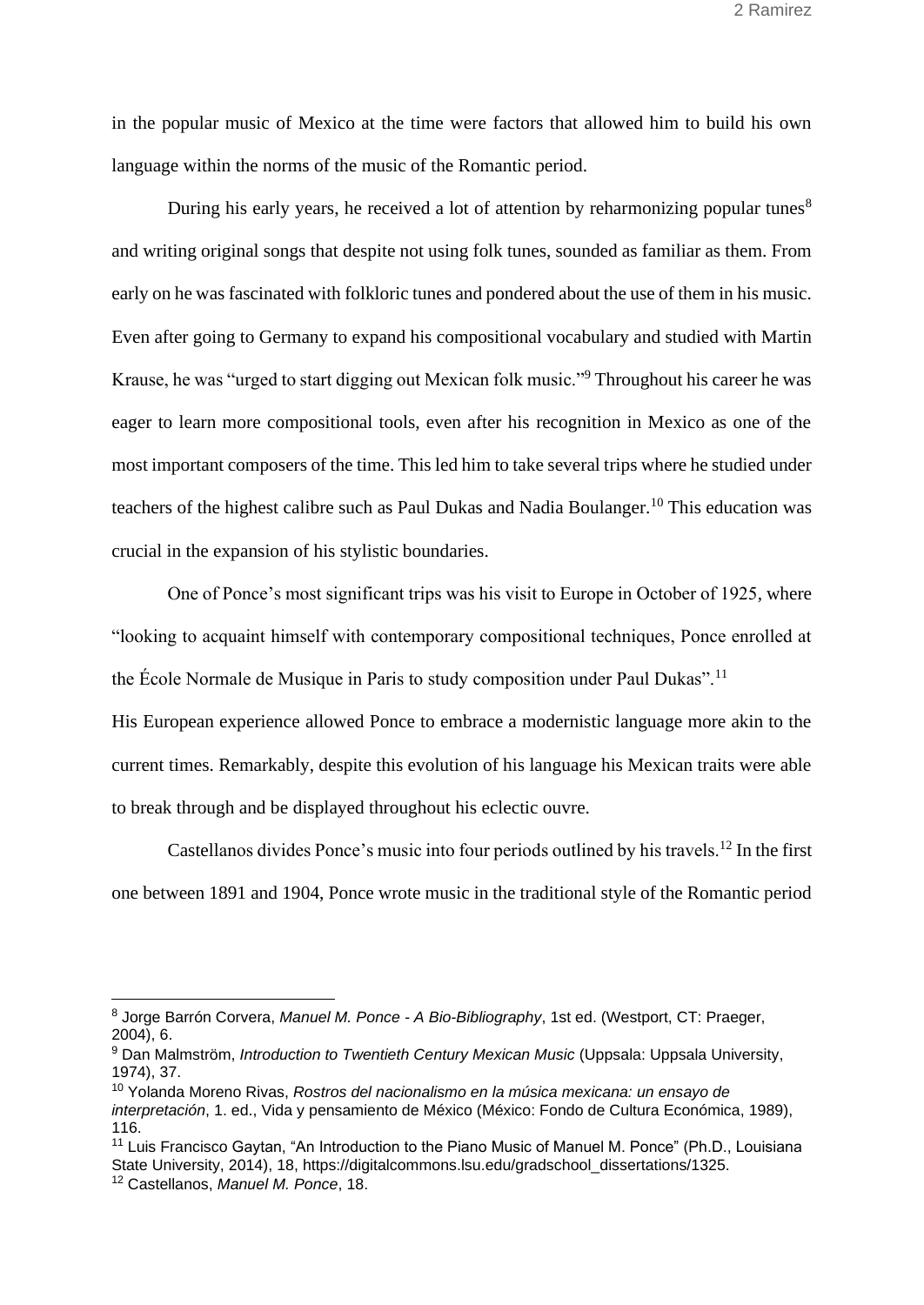whilst already exploring a "Mexican identity" in his writing.<sup>13</sup> The second period, from 1905 to 1924, contains his trips to Italy and Cuba, where he began to embrace a different soundscape rich in rhythmical devices and virtuosic playing.<sup>14</sup> The third period between 1925 and 1932 covers his second trip to Europe where he learned the modernist trends and experimented with modal writing, non-functional harmony, bitonality, and other compositional mechanisms of the neoclassical, impressionist, and modernist styles.<sup>15</sup> The last period was after returning to Mexico from 1933 to 1948, were he sought to embrace the popular and indigenous music and assimilate it into his own, initiating a current of nationalistic pride in Mexican artists and carrying with it a rediscovery of Mexican culture and identity. <sup>16</sup> <sup>17</sup>

Ponce's ability to reconcile the modernist elements of the classical music tradition with the folklore of Mexican music was of great importance to the advancement of culture in the Mexico of the early 20th century. He "injected in the music of his homeland a vast amount of new musical elements that permitted a cultural stylization with endless harmonic and rhythmic resources."<sup>18</sup> Many artists of a wide variety of disciplines followed suite, with Ponce spearheading a cultural movement that not only brought Mexico up to date with the current state of affairs, but most importantly embraced and brought the culture of Mexico to an international audience. Ponce's fame connected him with some of the most prestigious performers from all around the world, such as Jascha Heifetz<sup>19</sup>, Arthur Rubinstein<sup>20</sup>, and

[https://shareok.org/handle/11244/5462.](https://www.zotero.org/google-docs/?RXduhs)

<sup>13</sup> Works such as *Balada Mexicana, Estrellita, Mazurkas.*

<sup>14</sup> Works such as *Suite Cubana, Elegia de la distancia, Rapsodias Cubanas.*

<sup>15</sup> Works such as *Suite Bitonal, Miniaturas, Serenata no. 3.*

<sup>16</sup> [Castellanos,](https://www.zotero.org/google-docs/?tbPIgc) *[Manuel M. Ponce](https://www.zotero.org/google-docs/?tbPIgc)*[, 45.](https://www.zotero.org/google-docs/?tbPIgc)

<sup>17</sup> Works such as *Ferial, Cuatro danzas Mexicanas, Instantáneas Mexicanas*

<sup>18</sup> [Otto Mayer-Serra,](https://www.zotero.org/google-docs/?KM3KMl) *[Panorama de la música mexicana: desde la independencia hasta la actualidad](https://www.zotero.org/google-docs/?KM3KMl)*[,](https://www.zotero.org/google-docs/?KM3KMl)  1. ed. (Mexico: [El Colegio de México, 1941\), 148.](https://www.zotero.org/google-docs/?KM3KMl)

<sup>&</sup>lt;sup>19</sup> Christina Gibson, "The Music of Manuel M. Ponce, Julián Carrillo, and Carlos Chávez in New York, [1925-1932" \(Ph.D., University of Maryland, 2008\), 68, http://drum.lib.umd.edu/handle/1903/8532.](https://www.zotero.org/google-docs/?FhBWbk) <sup>20</sup> Dahlia Guerra, "Manuel M. Ponce: A Study of His Solo Piano Works and His Relationship to [Mexican Musical Nationalism" \(D.M.A., University of Oklahoma, 1997\), 6,](https://www.zotero.org/google-docs/?RXduhs)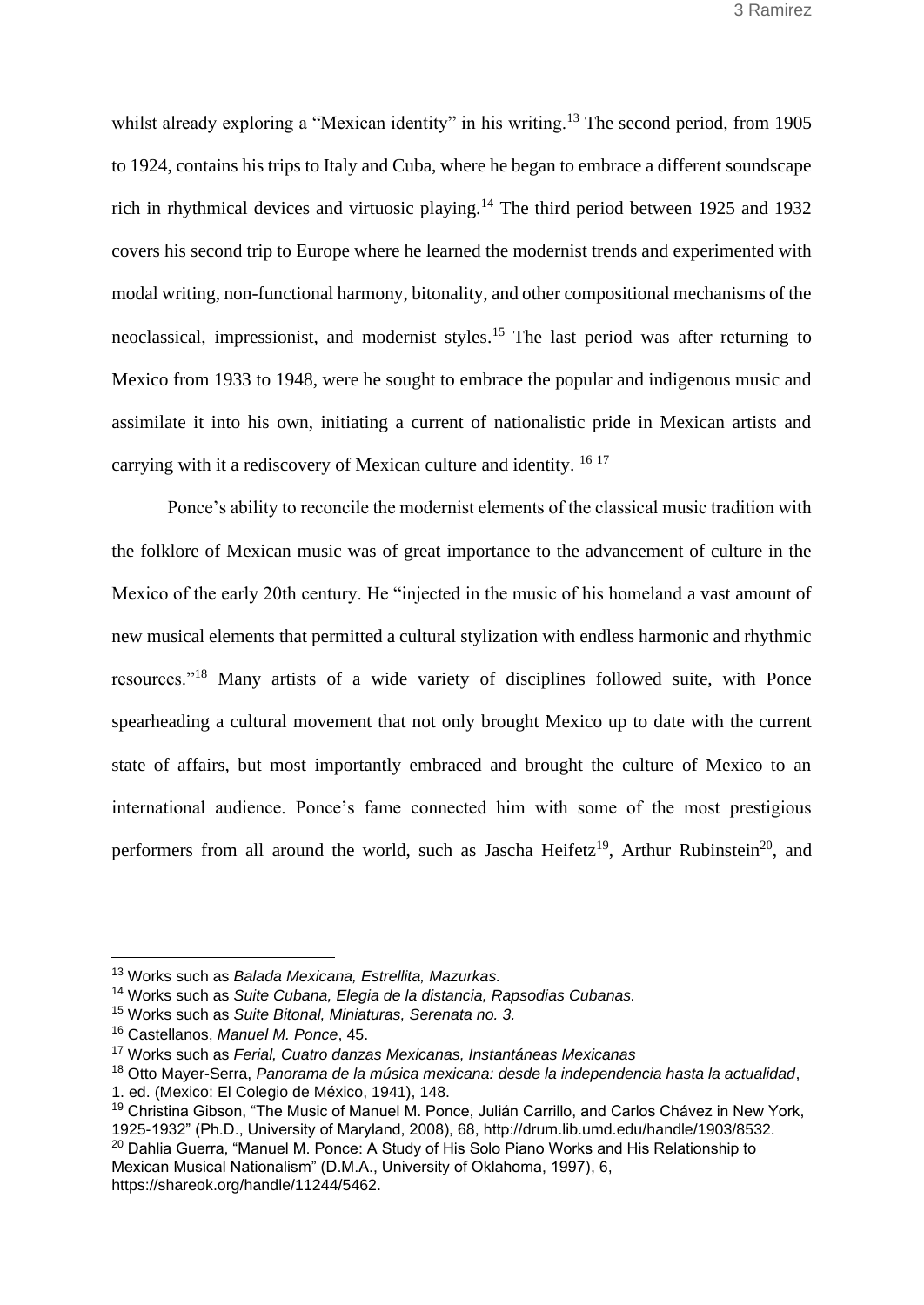Andres Segovia<sup>21</sup>. These performers championed Ponce's music during their tours and Ponce became a icon of Mexican music during the beginning of the 20th century.

### **Intermezzo no. 1 (1920's)**

Ponce's *Intermezzo no. 1* for piano is written in a very traditional Romantic style, with influence that follows the tradition from a direct lineage of the *Intermezzi* by Brahms or Schumann, although its mood also resembles Mendelssohn's *Songs without words*. There is no consensus on the year it was written, although most writers place it around the 1920's.<sup>22</sup> Based on the style and its similarity to other of his works around the time, it is fair to assume that it is an earlier work of Ponce. With the "Intermezzo" title one can imply that he is treating this piece as an independent entity, not part of any larger work. Smith goes further with the connotation of the title explaining that "because the term was used in eighteenth-century Italian opera for short, comedic works interpolated between the acts of serious operas, the term tended to suggest lightness and playfulness."<sup>23</sup>

The work is short and simple; Vasquez describes it as "a perfect synthesis between technique and poetry."<sup>24</sup> Ponce's melodic writing was heavily inspired by the music of Chopin, yet he is able to create a very unique melodic language that stands out because of its "contours and phrase twists."<sup>25</sup> Ptacnik writes: "The theme is of a single inspiration, with reduced dimensions and ternary form - with brief introduction and a coda - that achieve a perfect equilibrium. Maybe these are the reasons why it holds a special place in the heart of the

<sup>21</sup> [Peter Stephen Poulos, "Towards a Contemporary Style: Manuel M. Ponce's Neoclassical](https://www.zotero.org/google-docs/?8VAi6p)  [Compositions for Guitar" \(M.M., University of Cincinnati, 1993\),](https://www.zotero.org/google-docs/?8VAi6p) 22,

[http://search.proquest.com/docview/230892210/abstract/7E67553D73A34FF6PQ/1.](https://www.zotero.org/google-docs/?8VAi6p)

<sup>22</sup> Paolo Mello, liner notes for *[Manuel María Ponce Complete Piano Works](https://www.zotero.org/google-docs/?b9RoOg)*[, vol. 2, Álvaro Cendoya](https://www.zotero.org/google-docs/?b9RoOg)  [\(Grand Piano, 2012\), 7.](https://www.zotero.org/google-docs/?b9RoOg)

<sup>&</sup>lt;sup>23</sup> [Joseph Smith, "Rare Finds: A Mexican Intermezzo,"](https://www.zotero.org/google-docs/?yn4PVZ) [Piano Today; Katonah, N. Y.](https://www.zotero.org/google-docs/?yn4PVZ)[, Spring 2008.](https://www.zotero.org/google-docs/?yn4PVZ) <sup>24</sup> [Carlos Vasquez, "El Mensaje Musical de Manuel M. Ponce.,"](https://www.zotero.org/google-docs/?A6AV9B) *[Revista del Conservatorio](https://www.zotero.org/google-docs/?A6AV9B)*[, March](https://www.zotero.org/google-docs/?A6AV9B)  [1964, 15.](https://www.zotero.org/google-docs/?A6AV9B)

<sup>25</sup> [Castellanos,](https://www.zotero.org/google-docs/?V3hEFE) *[Manuel M. Ponce](https://www.zotero.org/google-docs/?V3hEFE)*[, 53.](https://www.zotero.org/google-docs/?V3hEFE)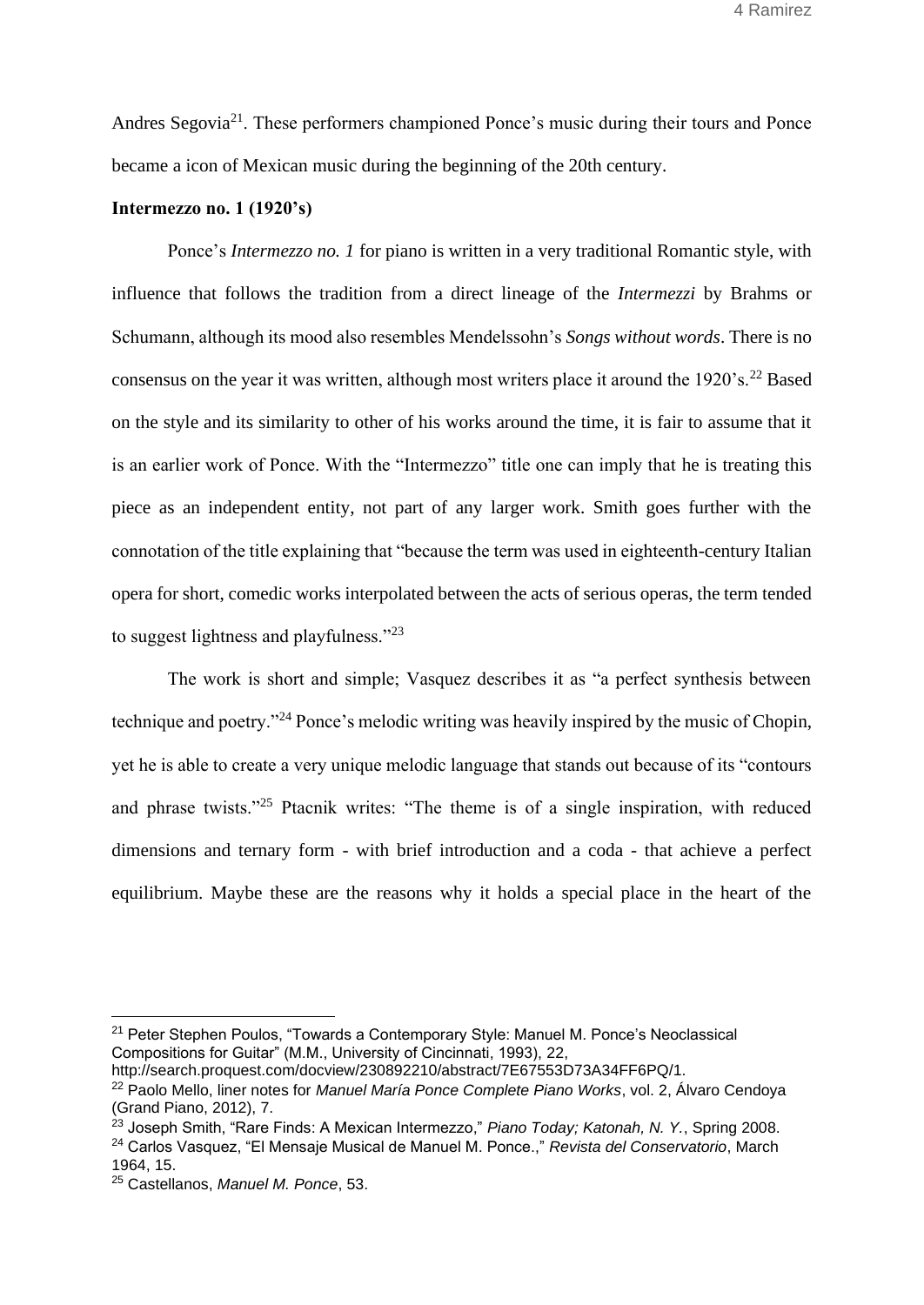audience, performers, students and professionals."<sup>26</sup> The Intermezzo is undoubtedly Ponce's best-known romantic piano piece. He dedicated this Intermezzo to Adolfo de la Peña Gil, one of his publishers.<sup>27</sup>

### **Stylistic Analysis**

The *Intermezzo no. 1* represents the early stages in Ponce's compositional periods. It is an example of Ponce's skillful lyricism in the instrumental format. Some Mexican characteristics are the parallel thirds used extensively throughout the work and a sentimental theme, emphasized by the *Moderato Malincolico* marking at the beginning. There is a certain lack of depth that I would attribute to its formulaic writing, stereotypical harmonic sequences, and obvious cadential arrivals. That being said, it is precisely all of these factors that make this piece really easy to listen - it does not ask a lot from the listener and still it provides a pleasant listening experience; perhaps this is why it became one of his most known works. **Harmonic Analysis**

The introduction is a long pedal point on a B, the V of the key, E minor. The thirds motif introduced on the right hand of the first measure is the source from where he derives the main pattern for the melodic swaying on the right hand throughout the piece. The main theme **a** shown in Figure 1 is first heard with the anacrusis into measure 8 and up to measure 16, consisting of three phrases (8 measures) with the first two being two measures long and the third one being four. The chord progression in these measures follows the traditional tonicsubdominant-dominant-tonic format, with a sequential pattern expanding the tonic region.<sup>28</sup>

Figure 1: Ponce's *Intermezzo No. 1*

<sup>26</sup> [Paolo Mello, "Proyecto Editorial](https://www.zotero.org/google-docs/?k4tYZl) [Manuel M. Ponce Escuela Nacional de Música, UNAM,"](https://www.zotero.org/google-docs/?k4tYZl) *[Revista](https://www.zotero.org/google-docs/?k4tYZl)  [Digital Universitaria](https://www.zotero.org/google-docs/?k4tYZl)*[, February 10, 2006, 5.](https://www.zotero.org/google-docs/?k4tYZl)

<sup>27</sup> *[Canciones Mexicanas: Lejos de ti ; Las Mañanitas](https://www.zotero.org/google-docs/?LVHAIL)* [\(Mexico: De la Peña Gil Hermanos, 1917\),](https://www.zotero.org/google-docs/?LVHAIL)  [Worldcat,http://www.worldcat.org/title/canciones-mexicanas-lejos-de-ti-las-mananitas/oclc/25685185.](https://www.zotero.org/google-docs/?LVHAIL) <sup>28</sup> See Appendix 1, mm. 8-16.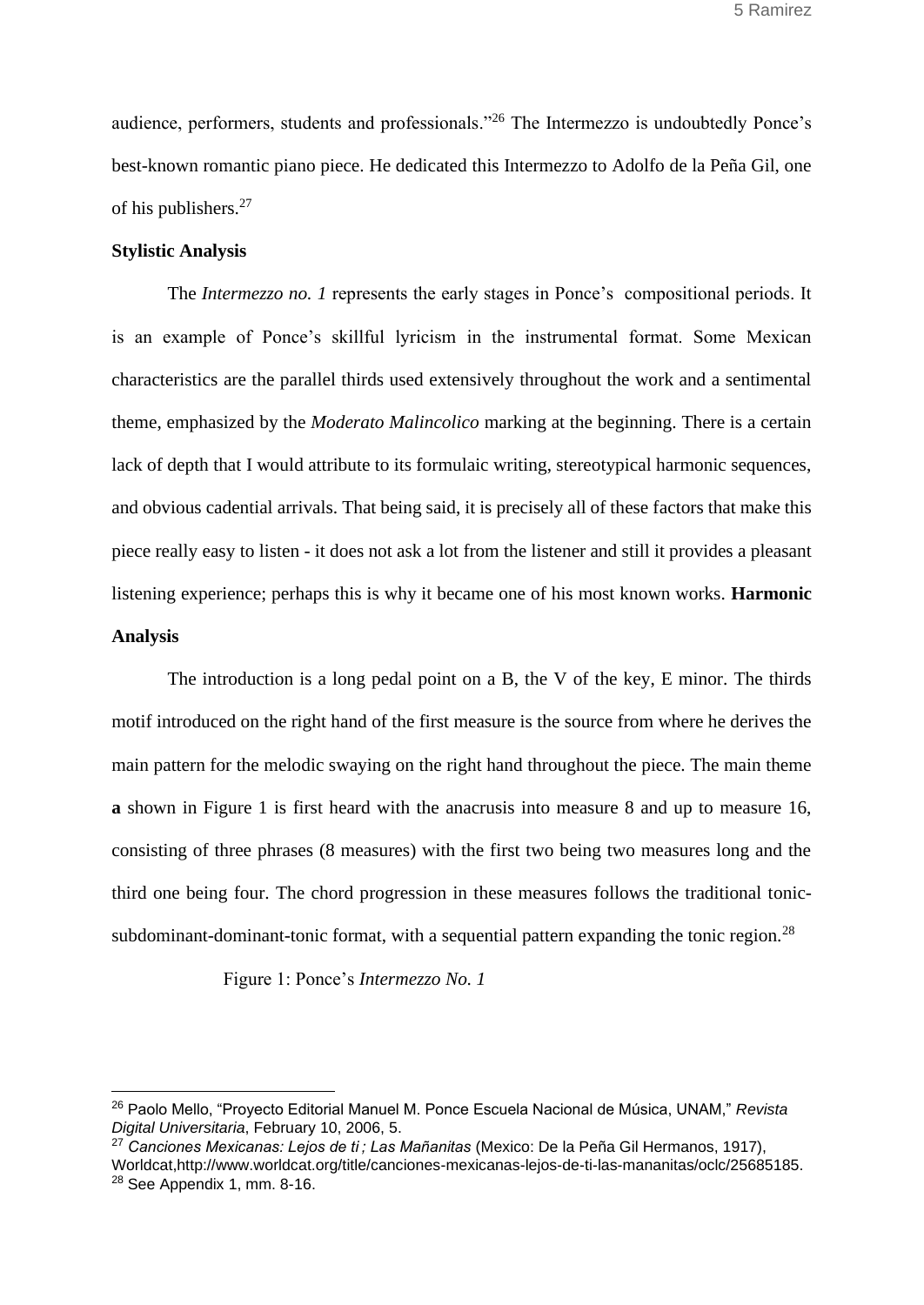Main theme **a**, mm. 8-16:



A variation of the first theme, **b**, follows up almost identical in its harmonic background but the melodic contour this time moves up an octave instead of only a sixth, and it continues with constant sixteenths instead of separate phrases.<sup>29</sup> Both of these themes remain in e minor and are finished with a perfect authentic cadence. Section **c** in measures 23-27 begins with what appears to be yet another variation of **a** since it continues the same formula of constant sixteenths parallel thirds, however the initial E minor chord is now an E major chord as the secondary dominant of iv.<sup>30</sup> This time, instead of landing into the dominant, the subdominant is expanded with an alternation between iv<sub>6</sub> and V in the second half of section  $c^{31}$  until finally landing on a cadenza-like arpeggiation of V-VImaj7 moving down the register and slowing the pace down until a complete stop on the dominant.<sup>32</sup> The remaining music is an exact repetition of **a** and **b**, <sup>33</sup> finalizing with a coda **e** that emulates the introductory dominant pedal and leading into a final cadence of Fr<sub>43</sub> -  $V_{7b13}$  - i.<sup>34</sup>

**Formal Analysis**

<sup>29</sup> See Appendix 1, mm. 15-23.

<sup>30</sup> See Appendix 1, mm. 23-24.

<sup>31</sup> See Appendix 1, mm. 28-33.

<sup>32</sup> See Appendix 1, m. 39.

<sup>33</sup> See Appendix 1, mm. 39-55.

<sup>34</sup> See Appendix 1, mm. 55-64.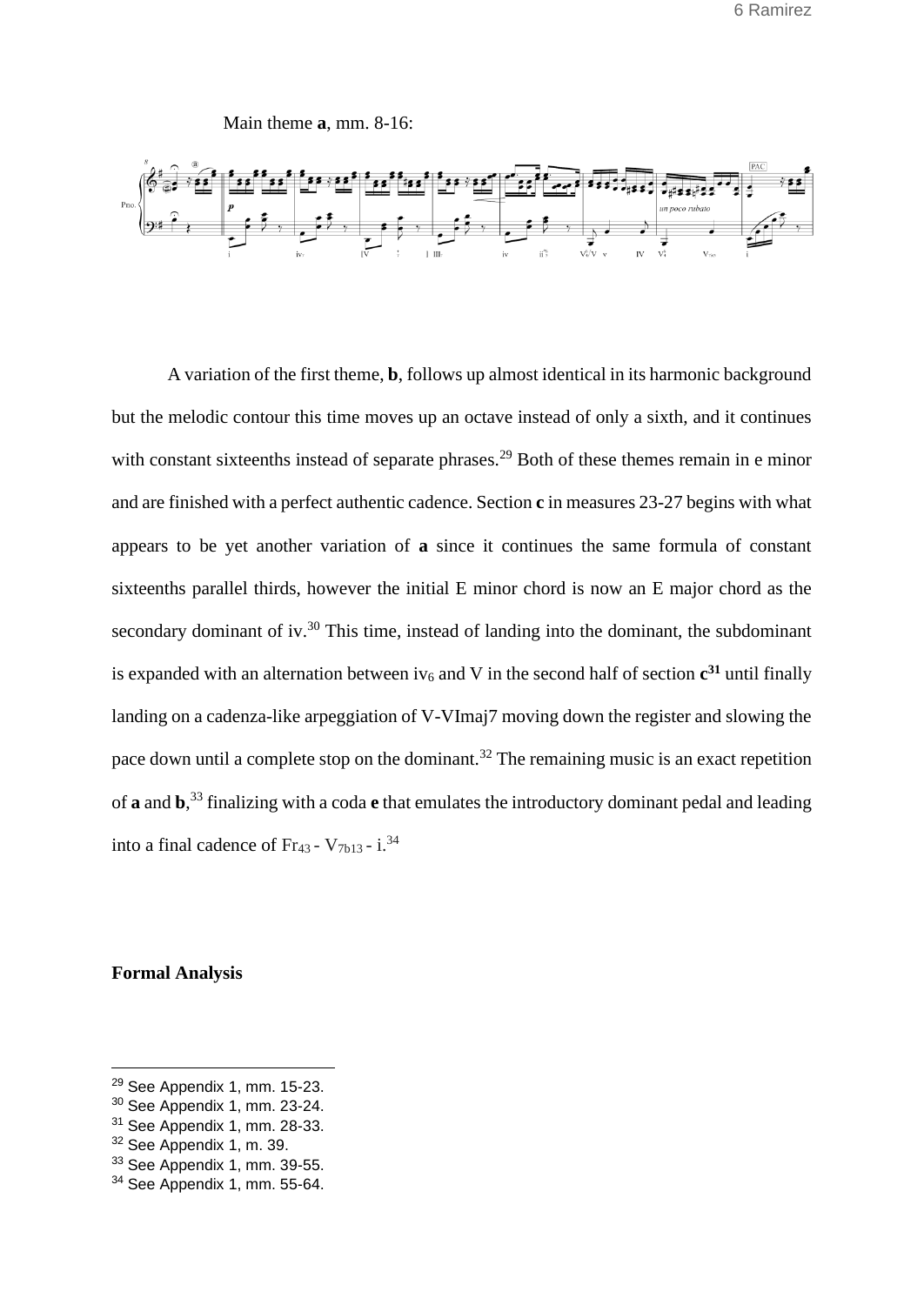The Intermezzo no. 1 is written in a very typical ternary ABA form, with a short introduction and coda. The introduction is a 7-measure presentation of the right-hand rhythmic motif that will be used throughout the work (Figure 2).

Figure 2: Ponce's *Intermezzo no. 1*

Introduction, mm. 1-7:



The A section is divided into part **a** and **b**, and the content of A after B is exactly the same material, which reflects the formulaic construction of the work. The only minor distinction between these two iterations is that on the second beat of measure 23 there is an E on the left hand and on the same place of measure 55 the pitch is now a quarter note B.<sup>35</sup>

The development, or section B, is divided into two parts **c** and **d**. These two function as a simple expansion of the tonality and transition back to the recapitulation with a cadenza-like flurry of arpeggios. After the second A the coda proceeds with the same rhythmic motif (Figure 2), arriving at the first quarter notes of the piece since the introduction, slowing down dramatically the pace.<sup>36</sup> The rests provide a lot of suspense in contrast with the constant motion of the piece so far, finalizing the work on a soft and high E minor chord.

**Intermezzo no. 2 (ca. 1933)**

<sup>35</sup> See Appendix 1, mm. 23, 55.

<sup>36</sup> See Appendix 1, mm. 60-62.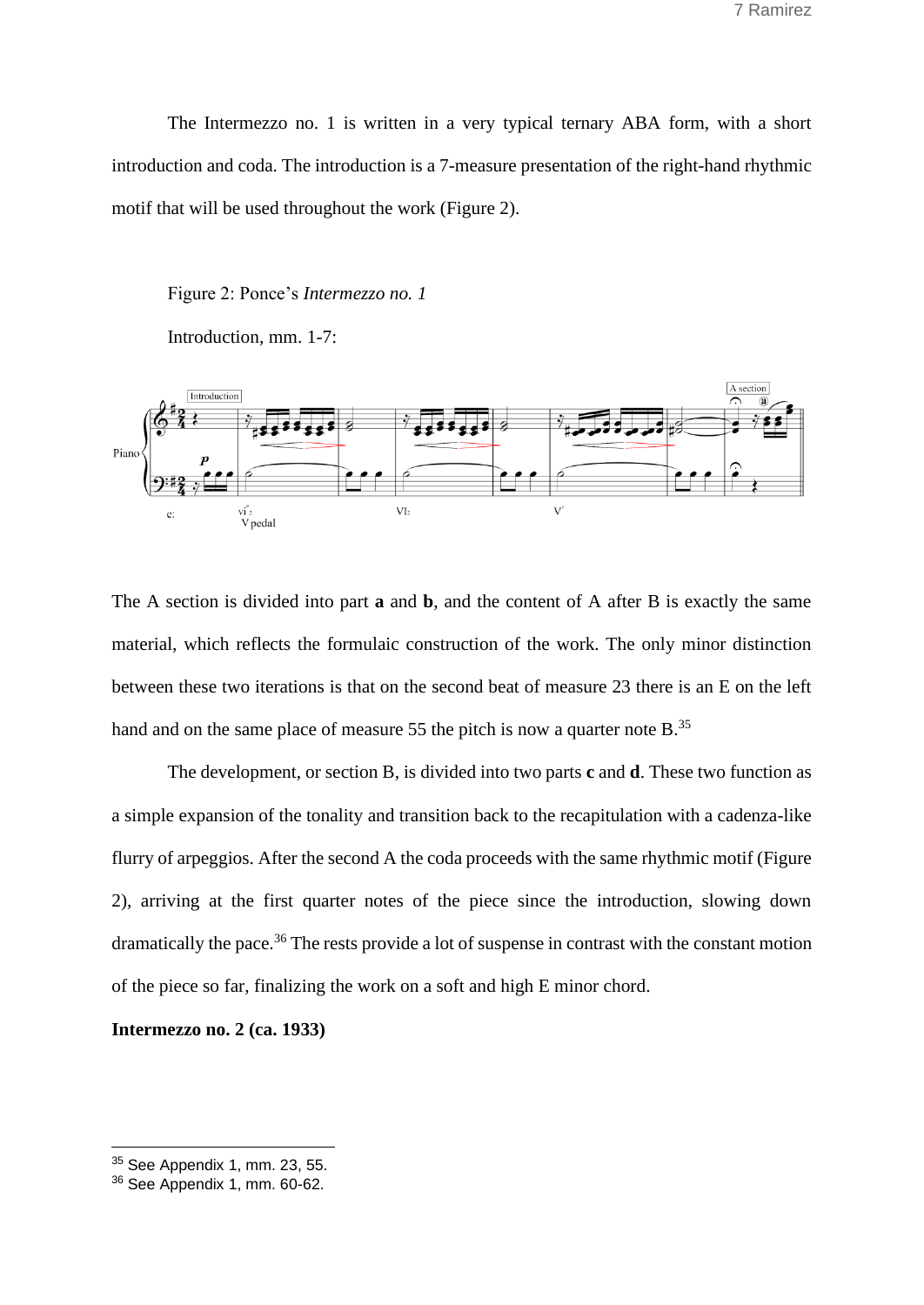The Intermezzo no. 2 for piano was written circa  $1933^{37}$  during his studies in Paris, and it is a distinct contrast from its antecesor. Ptacnik describes this intermezzo as a "beautiful example of impressionism."<sup>38</sup> Although during this time he was certainly experimenting a lot with an impressionistic soundscape, I disagree with Ptacnik. In my opinion this work shows a much more mature romantic writing, so I would consider this particular intermezzo as more akin to a late romantic category. He dedicated this work to Joaquín Amparán, colleague and friend who would become director of the National Conservatory of Music from 1960 to 1967.<sup>39</sup>

### **Stylistic Analysis**

As mentioned before, this work displays a lot of traits from the late romantic music period. These traits are: dense pianistic texture, unresolved dissonances, harmonic ambiguity, non-functional chords, distant modulations, and an overall sense of longing and suspension with the prolongation of resolution throughout the piece. Despite these modernist traces, Ponce is still somewhat harmonically conservative.

### **Harmonic Analysis**

Despite the denser and more ambiguous harmonic texture, there is still a hint of functional intentions in the chords Ponce employs. As innovative as his language may seem, it never completely departs from the principles of the tonal system. Most chords are heavily embellished with nonharmonic tones, mainly suspensions and generally emphasizing dissonances. The key of the piece is implied as G-sharp minor, even though there is never a single instance of this chord throughout the piece.<sup>40</sup>

The piece begins with a V-pedal on a D-sharp, and specifically this emphasis on V remains a recurrent characteristic throughout the work, which contributes to the general feeling

[https://es.wikipedia.org/w/index.php?title=Conservatorio\\_Nacional\\_de\\_M%C3%BAsica\\_\(M%C3%A9xi](https://www.zotero.org/google-docs/?XoDuUU) [co\)&oldid=112021810.](https://www.zotero.org/google-docs/?XoDuUU)

<sup>37</sup> [Barrón Corvera,](https://www.zotero.org/google-docs/?cI74cN) *[Manuel M. Ponce -](https://www.zotero.org/google-docs/?cI74cN) A Bio-Bibliography*[, 271.](https://www.zotero.org/google-docs/?cI74cN)

<sup>38</sup> [Mello, "Proyecto Editorial Manuel M. Ponce Escuela Nacional de Música, UNAM," 8.](https://www.zotero.org/google-docs/?qGZ7vY)

<sup>39</sup> ["Conservatorio Nacional de Música \(México\),"](https://www.zotero.org/google-docs/?XoDuUU) *[Wikipedia](https://www.zotero.org/google-docs/?XoDuUU)*[, November 15, 2018,](https://www.zotero.org/google-docs/?XoDuUU) 

<sup>40</sup> See Appendix 2.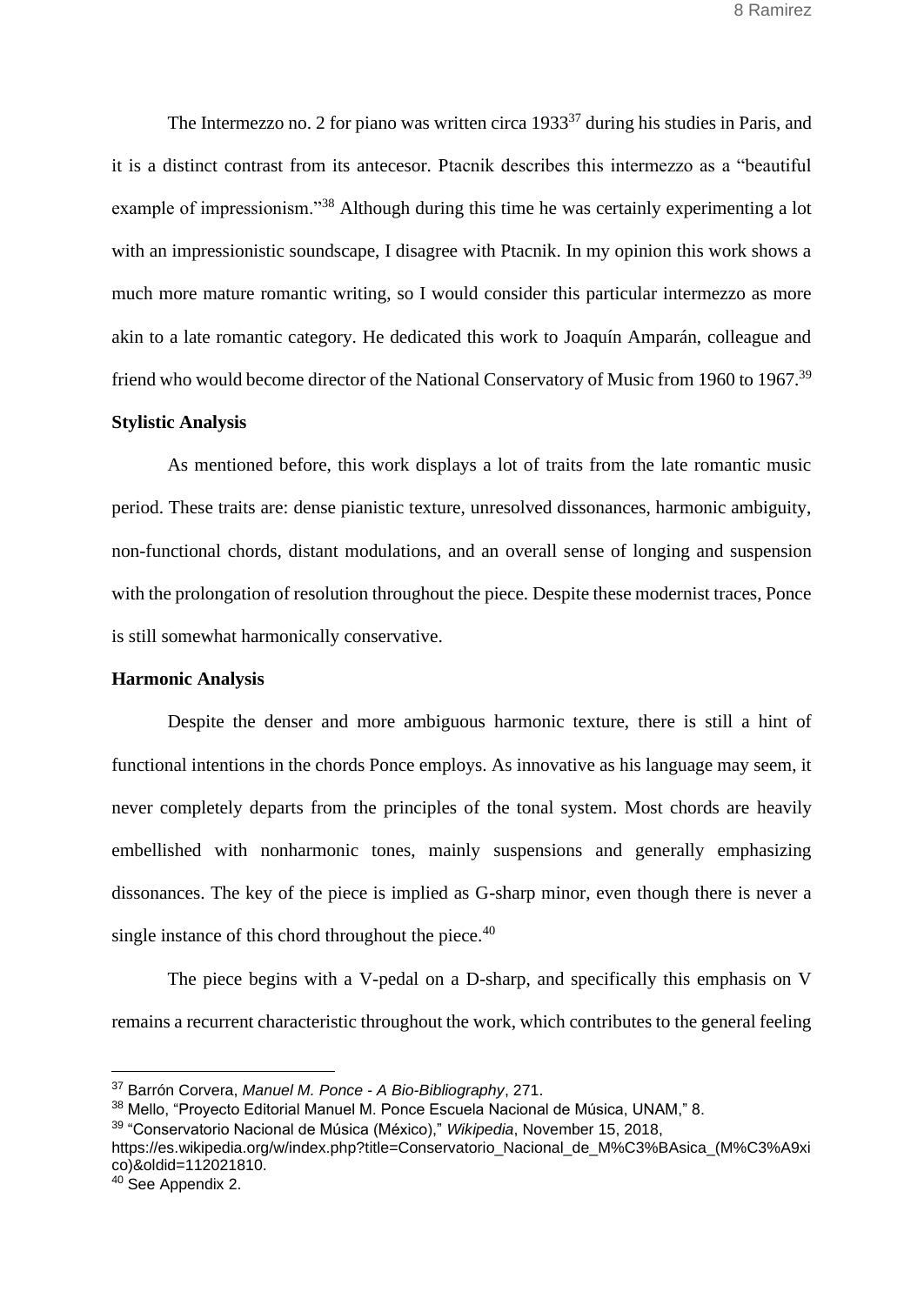of irresolution even finishing the work with a half cadence on V. The first part of the first theme **a** could be thought of as a V-VI-VII<sub>6</sub> progression, seen in measures 1 and 2.<sup>41</sup> Measures 3-6 show the second part of this phrase, a chromatic two-line counterpoint on a V pedal point. Measure 7 begins like the main theme, but it further develops into a transitional phrase that expands on the sigh-like motif introduced at the very beginning of the piece on the second and third eight notes of the left hand. This "suspension" motif is a main feature of the work that Ponce employs extensively, and in measures 8-11 he uses it as propulsion for growth towards the climactic point of this first section on measure 12, rising chromatically on the right hand and with contrary motion on the left.<sup>42</sup>

Measures 12-13 presents the same first theme **a** transposed to imply the key of the V, D-sharp minor, by landing on its corresponding V, the A-sharp. The main difference to the first iteration is that the chords now contain some added tones and the melody is now being played in octaves. The second part of the phrase is also transitional but this time concluding the first section, slowing the pace down and centering on an A# major chord that enharmonically modulates to Bb.<sup>43</sup>

The second section of the work is contrastingly subdued and emphasizing a modal melodic character and homophonic movement. Measure 18 begins in ⅝ with an introductory right-hand melody moving mainly in fourths and fifths. The following section **e** moves around several modes and one could make the argument that this section displays the impressionist nature of the work. It begins in B-flat dorian from measure 18 to measure 21 accelerating its harmonic rhythm with C-flat lydian on m. 22, B-flat phrygian on m. 23, B dorian on m. 24, and alternating between B-flat<sub>7</sub> and G-flat<sub>7</sub> on m. 25. The left hand in this section changes to the

<sup>41</sup> See Appendix 2, mm. 1-2.

<sup>42</sup> See Appendix 2, mm. 8-12.

<sup>43</sup> See Appendix 2, mm. 12-17.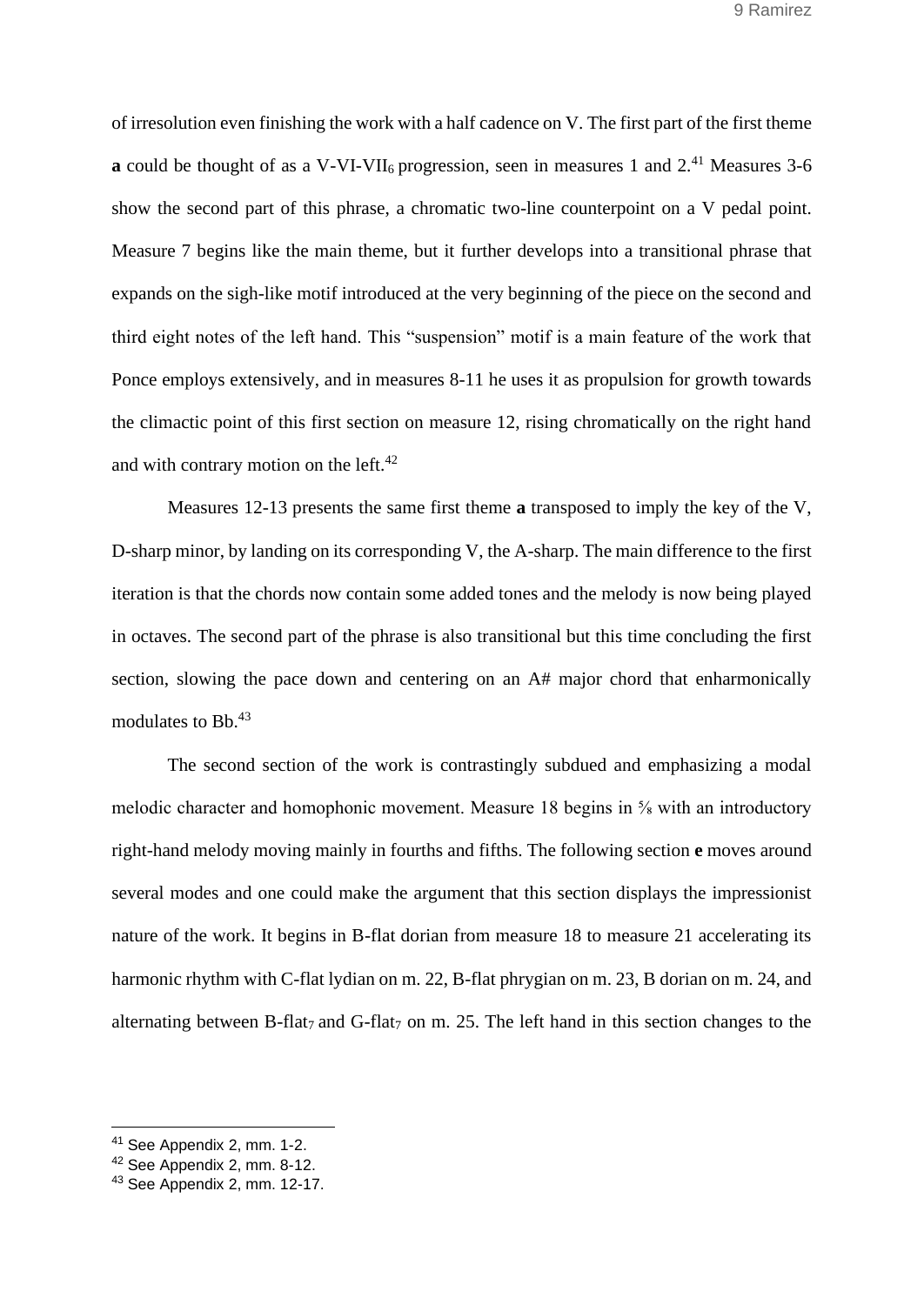corresponding pedal point on each measure, and the accompaniment moves in perfect fourths down and up cyclically.<sup>44</sup>

The next seven bars of sections **f** and **g <sup>45</sup>** are densely chromatic and are hard to understand in the traditional vertical sense. These measures are better understood as the result of the chromatic counterpoint alternating from one hand to the other. Each measure of section **g** moves higher in register, transitioning into a variation of section **e** <sup>46</sup> now with the melody on the inner part of the right hand.

By elongating and emphasizing the melodic line on the left hand, measures 37-44 are an expansion of section **d**. <sup>47</sup> The expected section **e** is interrupted by a fragment of section **h**, alternating with **e** and then taking over.<sup>48</sup> The final B-flat of **h** works as the enharmonic Asharp, which acts as the secondary dominant of D-sharp, the V of the original key G-sharp minor, implied once more at the beginning of the recapitulation.<sup>49</sup> The recapitulation presents the first theme again but expands the notation to octaves under the dynamic marking of *ppp*. This contrasting rendition of the theme is intentional to set the dramatic growth towards the climax on measure 66. This time, sections **a** and **b** are expanded with octaves and a higher register. Measures 60-64 are equivalent to measures 7-11 with one crucial difference - measure 65 is an extension of this climactic build-up and acts as way to maintain the suspense and prolongate the dynamic growth, slowdown of tempo, and arrival to the climax.<sup>50</sup> Despite feeling like a cadential V-I, the movement from 65 to 66 is technically a secondary dominant A-sharp to D-sharp. The first theme is presented again in its fullest version, both hands playing

<sup>44</sup> See Appendix 2, mm. 18-25.

<sup>45</sup> See Appendix 2, mm. 26-32.

<sup>46</sup> See Appendix 2, mm. 33-36.

<sup>47</sup> See Appendix 2, mm. 37-44.

<sup>48</sup> See Appendix 2, mm. 45-48.

<sup>49</sup> See Appendix 2, mm. 53-54.

<sup>50</sup> See Appendix 2, mm. 64-65.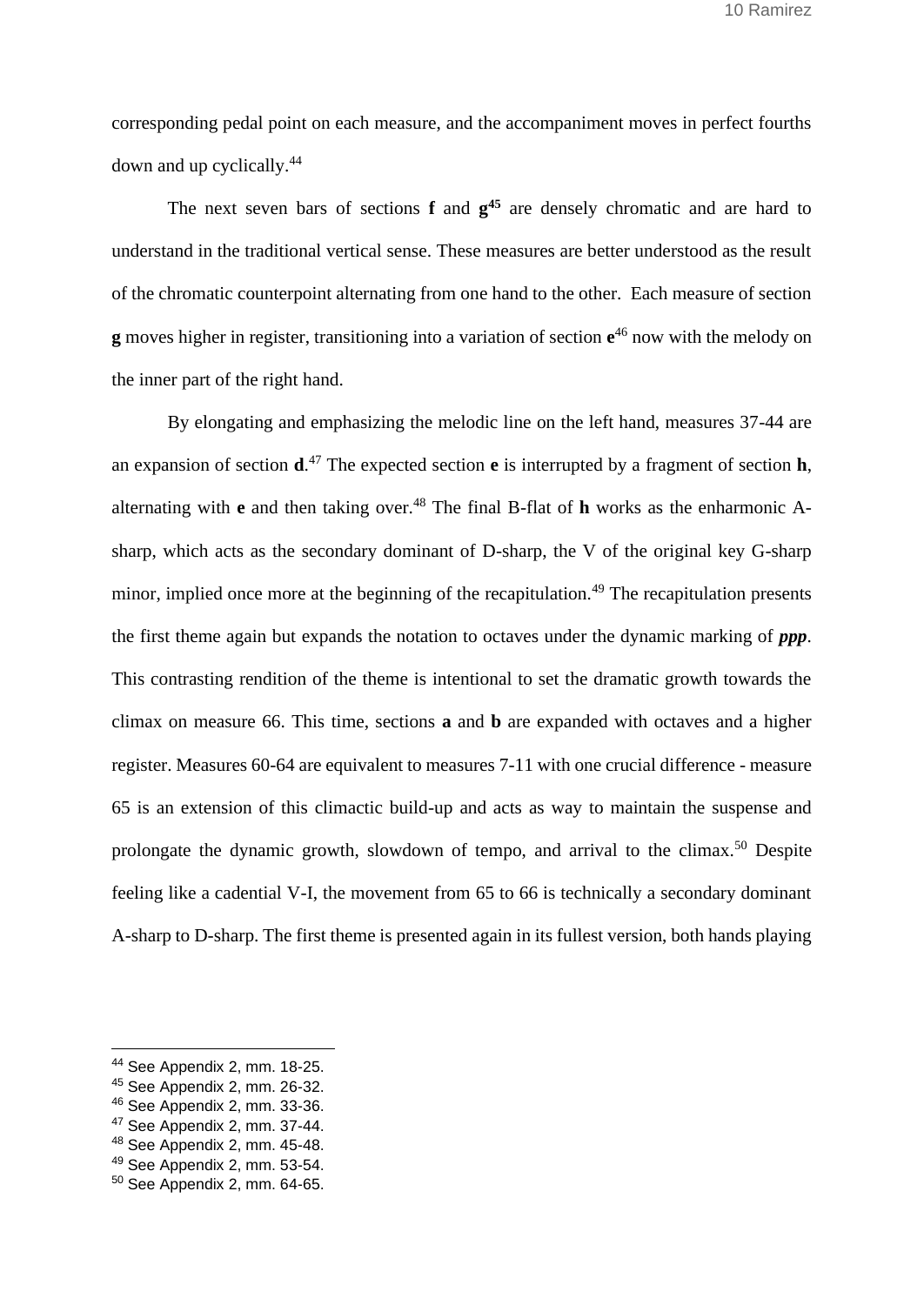4-part chords outlining the melody. Section **c** is presented in a much shorter format and an inconclusive feel to it.<sup>51</sup>

The first two measures of **i** - the coda - allude to the middle section, with certain similarities in rhythmic and melodic movement to section **g**. <sup>52</sup> In the same way as in the development, these two measures are driven by the contrapuntal movement, and do not carry a sense of functional harmony. This chromatic lines provide the necessary contrast for the last iteration of the first theme to attain a sense of arrival.<sup>53</sup> Nevertheless, this piece finishes with a feeling of incompleteness arriving to a half cadence with both hands on a D-sharp.

# **Formal Analysis**

Despite the increased ambiguity of harmonic construction, the formal structure of the Intermezzo no. 2 maintains a rather traditional formula. The piece still reflects a clear ternary ABA construction with a coda at the end, with the sections outlined by the key changes. Section A begins with sections **a** and **b**, with second part of A being a transposition of **a** a fourth below, and **c** as a transitional phrase.<sup>54</sup> Section B is divided into **d** used as an introduction to the melodic theme in **e** and **f** and **g** working together as an interlude before going back to **e** an leading into the recapitulation with **h**. <sup>55</sup> The recapitulation follows the traditional forms in which the second part of the theme is presented in the main tonality. The coda consists on a two bar allusion to section **g**, before presenting one final iteration of **a**.

# **Stylistic comparison**

The contrasting character between these two works is evidence of Ponce's ability to synthesize new compositional trends without compromising his language. He "created an expressive quality that was consistently evident despite the different genres and styles of

<sup>51</sup> See Appendix 2, mm. 68-69.

<sup>52</sup> See Appendix 2, mm. 70-71.

<sup>53</sup> See Appendix 2, mm. 72-74.

<sup>54</sup> See Appendix 2, mm. 1-17.

<sup>55</sup> See Appendix 2, mm. 18-53.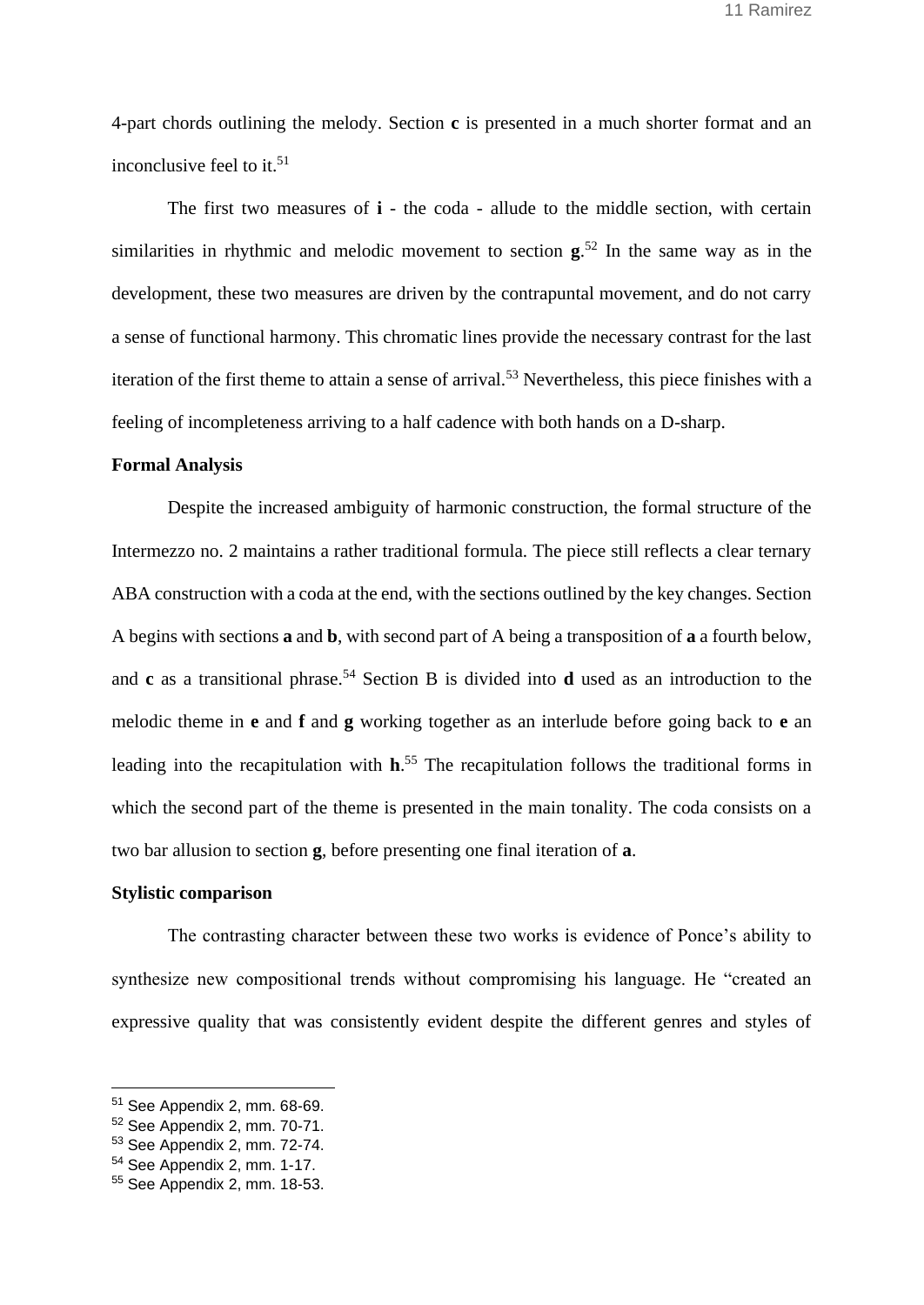pieces."<sup>56</sup> Both intermezzi evoke a wistful mood, indicated with "Moderato Malincolico" on no. 1 and "Andante serioso" on no. 2. In no. 1 it is the lyricism that drives this melancholy through the ups and downs of the harmonic progression and the chords' functional roles, and the expressivity can be pushed even further with the implied rubato that the music demands from the performer. No. 2 presents a similar elasticity in the management of the tempo that highly relates to this character construction, but the desolation and grieving is instead effectively achieved with piercing dissonances, harmonic suspensions, and dramatic dynamic swells.

An interesting difference between the works is that No. 2 contains a much more contrasting second section. In no. 1 the B section continues with an almost identical melodic contour, the same rhythmic motor, virtually the same chord progression and still within the same harmonic region.<sup>57</sup> However, in no. 2 the B section introduces a completely different character from the first one, emphasizing melodic development above a soft atmospheric cloud of modal and quartal explorations.<sup>58</sup>

Both of these works use the title of "Intermezzo" to categorize them as stand-alone pieces. Interestingly, Ponce did not group these works together as a set, but alongside no. 3 they came to be known as Ponce's *Three Intermezzi*.

### **Harmonic comparison**

The most evident difference in the harmonic construction of these works is the functional clarity of no. 1 as opposed to the harmonic ambiguity of no. 2. No. 1 has memorable melodies, sequential progressions, and easily identifiable phrases and cadences that ease the listening experience. In contrast, in no. 2 Ponce seems to intentionally blur any sense of

<sup>56</sup> [Michelle C. Yip, "Stylistic Development in the Piano Works by Manuel Maria Ponce \(1882-1948\)"](https://www.zotero.org/google-docs/?6anKzx)  [\(Ph.D., University of Cincinnati, 2008\), 52,](https://www.zotero.org/google-docs/?6anKzx) 

[https://etd.ohiolink.edu/pg\\_10?0::NO:10:P10\\_ETD\\_SUBID:82374#abstract-files.](https://www.zotero.org/google-docs/?6anKzx)

<sup>57</sup> See Appendix 1, mm. 24-39.

<sup>58</sup> See Appendix 2, mm. 18-53.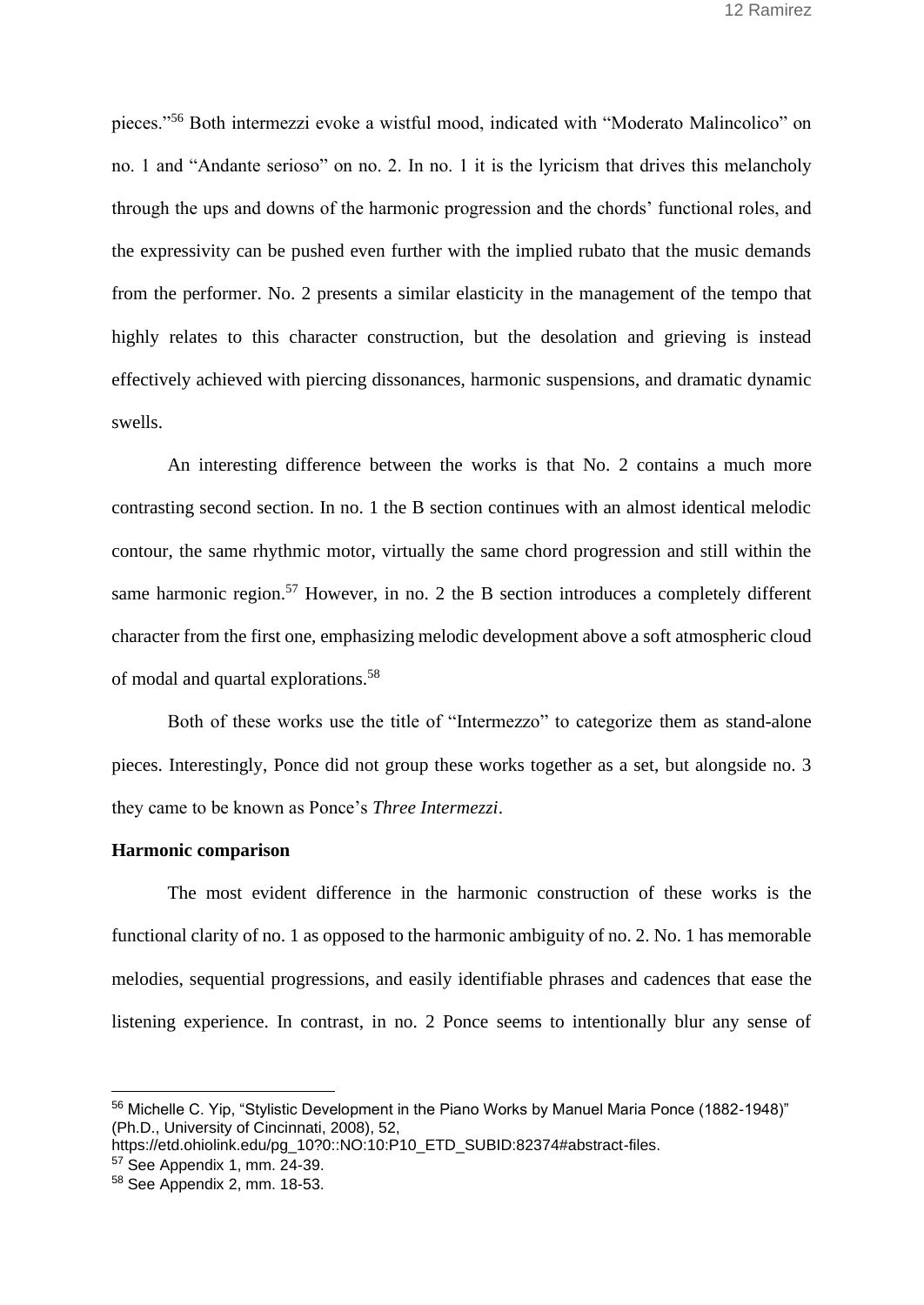resolution as detailed in the harmonic analysis. More so, he embeds the melodic line in a denser texture that resists any obvious identification.

Although no. 2 does present certain sequential patterns, they are chromatic transpositions and not the commonly used "circle of fifths" sequence as in no. 1.<sup>59</sup> In addition, the vertical plane - the harmonic construction of chords and cadential arrivals - is emphasized in no. 1, but in no. 2 Ponce focuses on the horizontal plane, the contrapuntal weaving of melodic lines and suspension of resolutions. For example, in section  $\bf{b}$  of no. 1<sup>60</sup>there is a secondary melody on the left hand, but most of the notes fit vertically with the corresponding chord changes each bar. In contrast, measures 4-6 and 57-59 of no. 2 are more easily understood as two horizontal chromatic lines above a D-sharp pedal point.

Generally speaking, the compositional process for no. 1 follows a more formulaic procedure than no. 2. In no. 1 the melodic movement is driven by the harmonic region described each measure, to the point of being almost predictable. However, in no. 2 the melodic crafting increases in complexity and is composed with a more expressionistic drive.

#### **Formal comparison**

On my first hearing I had a hard time identifying a recurrent theme or a sense of formal composition when I first listened to the *Intermezzo no. 2*. This was possibly the intention of Ponce given all the aspects that obscure an obvious construction. Even though the formal construction of no. 1 is more blatantly symmetrical, when analysing these two works I made a crucial discovery: both intermezzi describe the same ABA form and a coda, with each section divided into two parts (Figure 3). $61$ 

# Figure 3: Ponce's *Intermezzo No. 1 and 2*

<sup>59</sup> See Appendix 2, mm. 9-11.

<sup>60</sup> See Appendix 1, mm. 16-23.

<sup>&</sup>lt;sup>61</sup> Refer to appendices for specific measure numbers.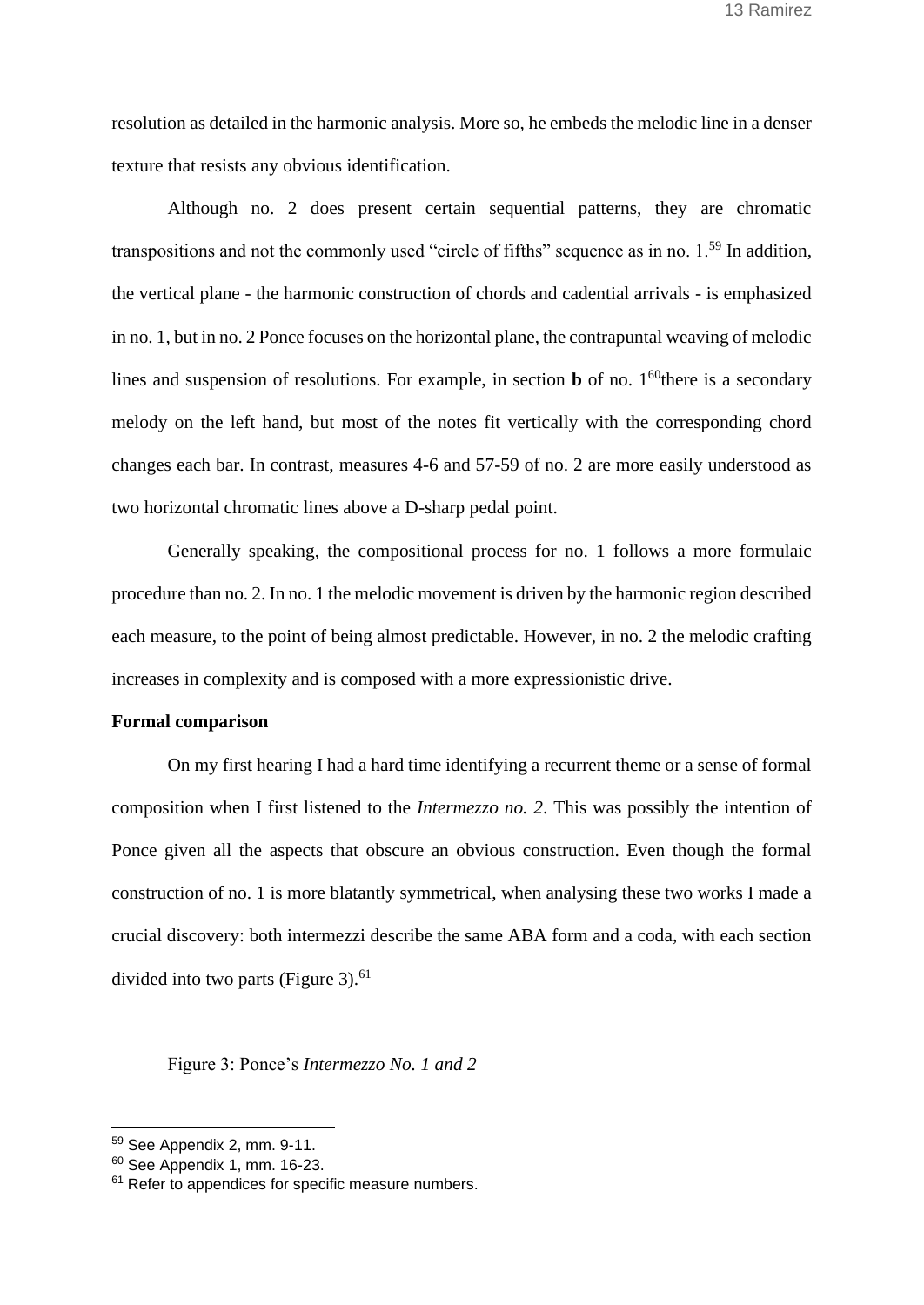| I<br>$\mathbf N$<br>T<br>E<br>$\mathbf R$<br>$\mathbf M$<br>${\bf E}$<br>${\bf z}$<br>${\bf z}$<br>$\mathbf{o}$<br>$\#$<br>$\mathbf{1}$   |        | <b>A SECTION</b>        |                  |              | <b>B SECTION</b> |              |             |   |             |             |              |             |                |                         | <b>A SECTION</b> |              |              |                       | Coda         |   |
|-------------------------------------------------------------------------------------------------------------------------------------------|--------|-------------------------|------------------|--------------|------------------|--------------|-------------|---|-------------|-------------|--------------|-------------|----------------|-------------------------|------------------|--------------|--------------|-----------------------|--------------|---|
|                                                                                                                                           |        | Exposition              |                  | Development  |                  |              |             |   |             |             |              |             | Recapitulation |                         |                  |              |              |                       |              |   |
|                                                                                                                                           |        | Part 1                  | Part 2           |              |                  | Part 1       |             |   |             |             | Part 2       |             |                |                         |                  | Part 1       | Part 2       |                       |              |   |
|                                                                                                                                           |        | a                       | $\mathbf b$      |              | $\mathbf c$      |              |             |   | $\mathbf d$ |             |              |             |                | a                       |                  | $\mathbf b$  |              | $\mathbf e$           |              |   |
|                                                                                                                                           | e:     | $\mathbf{i}$            | $\mathbf{i}$     |              | $[V]$ iv -       |              |             |   | V           |             |              |             |                | $\mathbf{i}$            |                  | $\mathbf{i}$ |              | Fr-V-<br>$\mathbf{i}$ |              |   |
|                                                                                                                                           |        |                         |                  |              |                  |              |             |   |             |             |              |             |                |                         |                  |              |              |                       |              |   |
| $\bf{I}$<br>${\bf N}$<br>T<br>E<br>$\mathbf R$<br>$\mathbf M$<br>${\bf E}$<br>$\mathbf{Z}$<br>Z<br>$\mathbf{o}$<br>$\#$<br>$\overline{2}$ |        | <b>A SECTION</b>        |                  |              | <b>B SECTION</b> |              |             |   |             |             |              |             |                | <b>A SECTION</b>        |                  |              |              | Coda                  |              |   |
|                                                                                                                                           |        | Exposition              |                  | Development  |                  |              |             |   |             |             |              |             | Recapitulation |                         |                  |              |              |                       |              |   |
|                                                                                                                                           |        | Part 1                  | Part 2           |              | Part 1           |              |             |   |             | Part 2      |              |             |                |                         | Part 1           |              | Part 2       |                       |              |   |
|                                                                                                                                           |        | $\mathbf b$<br>a        | T <sub>5</sub> a | $\mathbf{c}$ | $\mathbf d$      | $\mathbf{e}$ | $\mathbf f$ | g | $\mathbf e$ | $\mathbf d$ | $\mathbf{e}$ | $\mathbf h$ | $\mathbf{e}$   | $\mathbf h$             | $\mathbf{a}$     | $\mathbf b$  | $\mathbf{a}$ | $T_{5C}$              | $\mathbf{i}$ | a |
|                                                                                                                                           | $g#$ : | $\mathbf V$<br>$d\#: V$ |                  |              | $V$ $(Bb)$       |              |             |   |             | g#: [V]     |              |             |                | $\overline{\mathsf{V}}$ |                  | $\mathbf{V}$ |              |                       | VII-V        |   |

Comparison of formal structure:

There are still a few differences, such as no. 1 beginning with an introduction, and the fact that no. 2 does change keys when going through the sections. Even though no. 2 is also built with two or four-measure phrases, there are more sudden changes between these phrases and even drastic interruptions of the melodic ideas. This comparison allows us to see more clearly that even though Ponce was growing and advancing his compositional methods, his architectural mentality remained fixed in traditional structures.

### **Anxiety of Influence**

Many European composers struggled with the almost inescapable anxiety of influence from their precursors. As Straus puts it, "composers have felt an understandably deep ambivalence toward the masterworks of the past. On the one hand, those masterworks inspire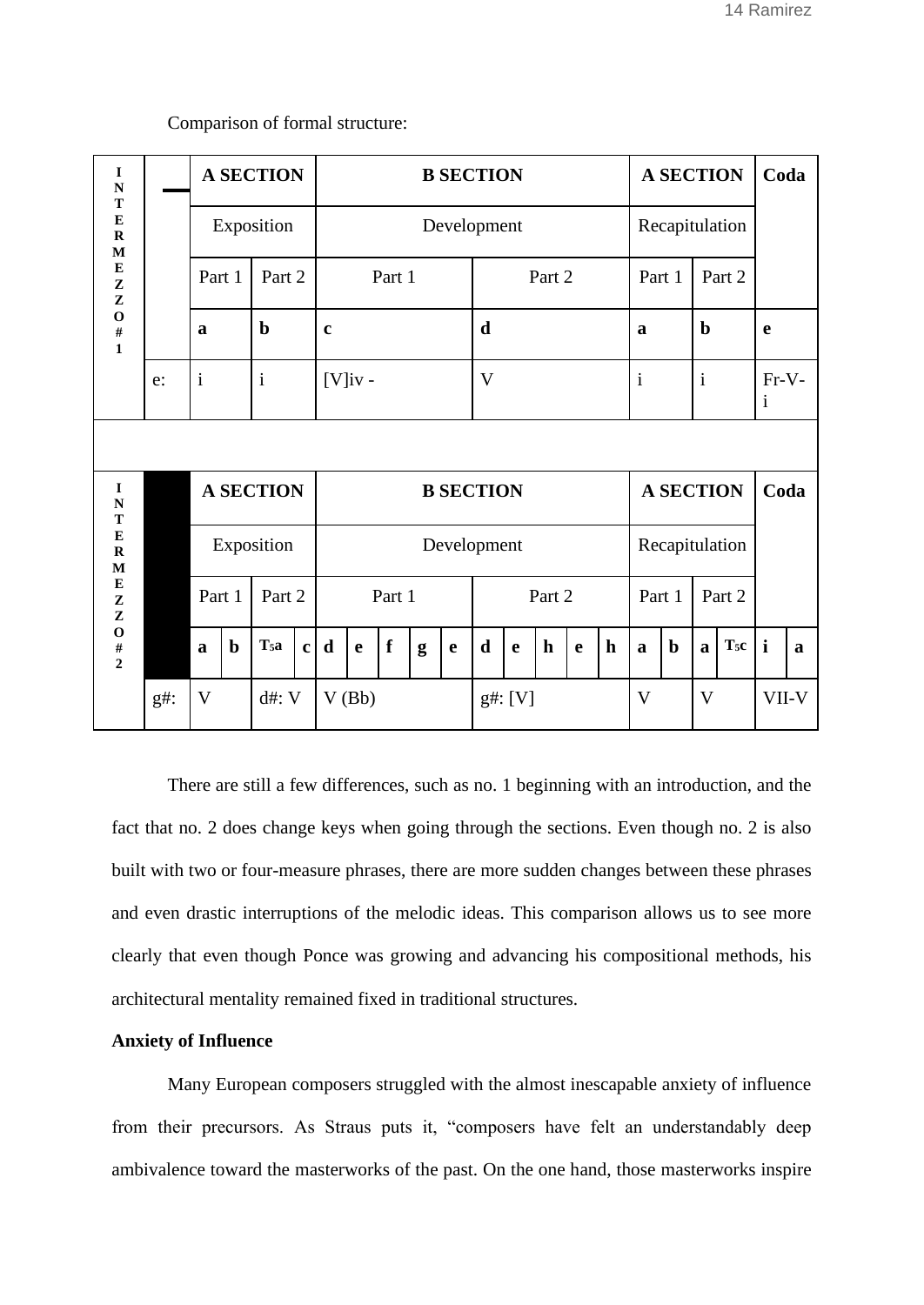admiration, even reverence. At the same time, they also inspire the kind of anxiety that one often feels the presence of powerful, dominating, and intimidating figures."<sup>62</sup> Ponce is a particularly hard composer to analyze in this regard given his extraordinary facility to move around the spectrum of styles and genres across his lifetime. As Madrid explains, he is "an example of a composer who developed multiple identity as a strategic tool with which to negotiate his complex and contradictory ideological surroundings."<sup>63</sup> He was a fast learner and adapted quickly to new compositional techniques. Paolo Mello writes:

One fundamental characteristic of Ponce's work is the use he made throughout his career of different styles, reflecting his range of knowledge and mastery of different compositional techniques. Broadly speaking, his music ranges from the Romanticism of the previous generation of composers to a modernism which made sporadic appearances in his early works but really began to establish itself in the music he wrote during his time in Paris and thereafter.<sup>64</sup>

He was able to move freely from one style to another, absorbing it merely as a compositional tool rather than a continuous stylistical spectrum that changes over years, or as Stevenson notes, he was "able to change with the times."<sup>65</sup>

In 1905 during his first trip to Europe, his teacher Enrico Bossi warned him: "Your

style is too old-fashioned; your music would have been up-to-date in 1830 but not in 1905."<sup>66</sup>

He may have been old-fashion, but it is an indication that from early on in his career he had

certain convictions of *what* to say. As Yolanda Rivas explains:

"Ponce defined himself as a romantic and individualist artist by generation and by conviction. The stylistic traits of his works - the sustained 'expressivity' throughout each work, the internal connection with the sentimental and with specific melodic schemes indicated a conscious decision of an affinity and a fundamental correlation

<sup>62</sup> [Joseph N. Straus, "The 'Anxiety of Influence' in Twentieth-Century Music,"](https://www.zotero.org/google-docs/?6FfCmM) *[The Journal of](https://www.zotero.org/google-docs/?6FfCmM)  [Musicology](https://www.zotero.org/google-docs/?6FfCmM)* [9, no. 4 \(1991\): 430, https://doi.org/10.2307/763870.](https://www.zotero.org/google-docs/?6FfCmM)

<sup>63</sup> [Alejandro L. Madrid,](https://www.zotero.org/google-docs/?uOkgF1) *[Sounds of the Modern Nation: Music, Culture, and Ideas in Post-Revolutionary](https://www.zotero.org/google-docs/?uOkgF1)  [Mexico](https://www.zotero.org/google-docs/?uOkgF1)*[, Studies in Latin American and Caribbean Music \(Philadelphia: Temple University Press,](https://www.zotero.org/google-docs/?uOkgF1)  [2009\), 84.](https://www.zotero.org/google-docs/?uOkgF1)

<sup>64</sup> Mell[o,](https://www.zotero.org/google-docs/?A6evsj) *[Manuel María Ponce Complete Piano Works](https://www.zotero.org/google-docs/?A6evsj)*[, 4.](https://www.zotero.org/google-docs/?A6evsj)

<sup>65</sup> [Robert Murrell Stevenson,](https://www.zotero.org/google-docs/?XGzZty) *[Music in Mexico: A Historical Survey](https://www.zotero.org/google-docs/?XGzZty)*[, Apollo Editions \(New York: T. Y.](https://www.zotero.org/google-docs/?XGzZty)  [Crowell, 1971\), 235.](https://www.zotero.org/google-docs/?XGzZty)

<sup>&</sup>lt;sup>66</sup> [Stevenson, 233.](https://www.zotero.org/google-docs/?4TnzZz)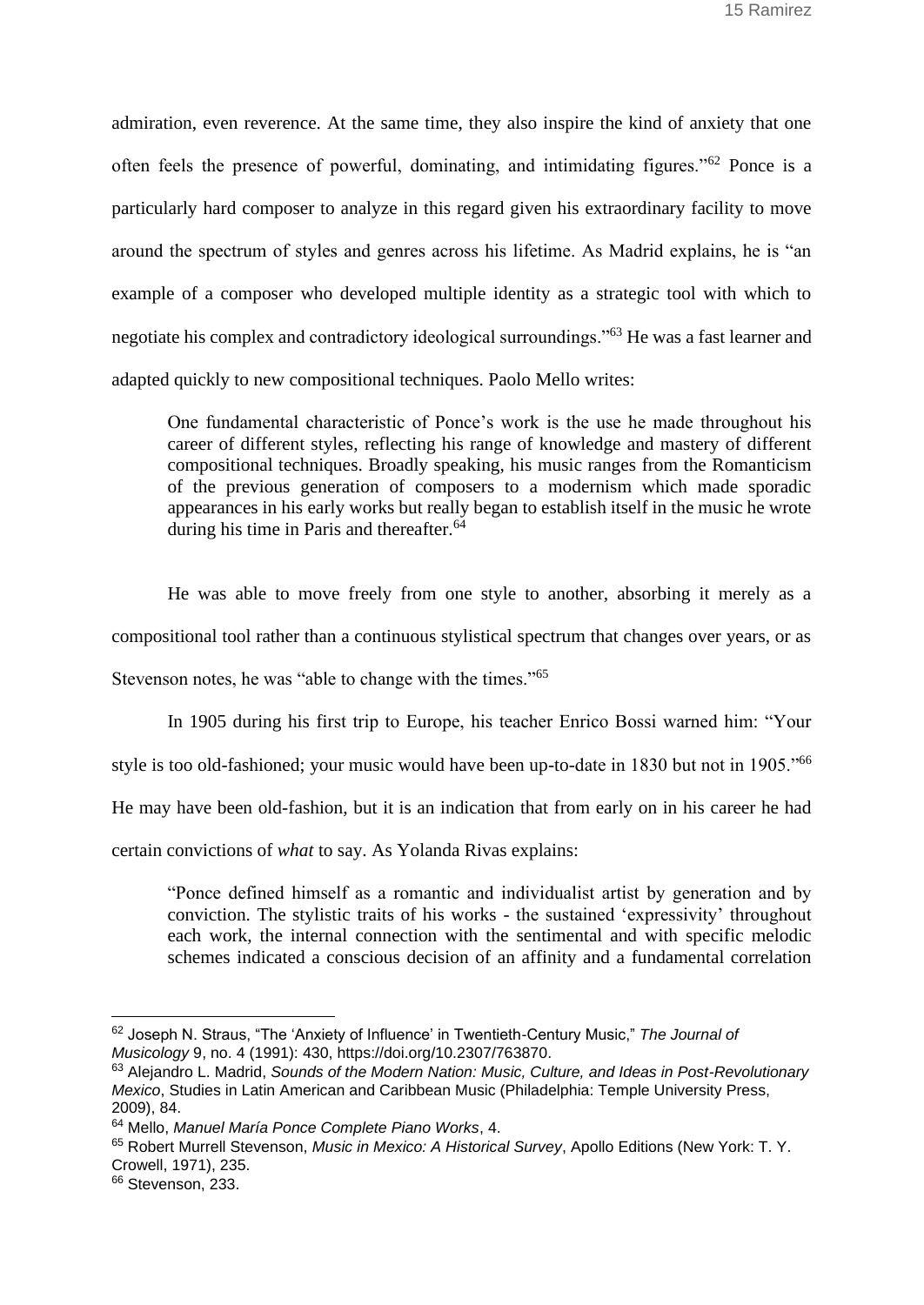between his personal expression and a specific type of popular music that brought to him the melodic and affective elements he needed."<sup>67</sup>

Despite his trips to Europe and proficiency with the current compositional tools, I do not believe that Ponce experienced said "anxiety of influence" in Straus terms. Ponce's compositional curiosity and his adventurous exploration of European techniques granted him with new ways of *how* to say, not *what* to say. Ponce succeeds in assimilating all these influences into his own compositional voice without losing individuality.

During Ponce's trip to Europe in the 1920's, a new indigenist movement was being initiated by his pupil Carlos Chavez, which "attempted to retract to much older roots, and despite is apparent anti-eurocentrism in clearly leaned towards a modernism parallel to the Stravinskian vanguard."<sup>68</sup> In comparison, Ponce's music was considered retrograde and conservative. To avoid this imminent comparison, he "worked in his music from within, based on purely musical considerations that allowed him to expand upon his formal goals and achieve an idiomatic modernization".<sup>69</sup> Even in Europe, his eyes and heart were still looking back towards his homeland. Ponce had an "eagerness to explore, study and assimilate new styles, techniques and materials that lead to the creation of a large and eclectic catalogue."<sup>70</sup>

As Rivas explains, Ponce's position towards foreign influences was that of "a curious artist, interested in what [the most current compositional trends] could contribute to the national music."<sup>71</sup> His goal as a curious composer was to expand his vocabulary, and his music is better understood as "the result of a continuous *assimilation,* not a linear but a spiral evolution of different styles and influences."<sup>72</sup>

<sup>67</sup> [Moreno Rivas,](https://www.zotero.org/google-docs/?2hC3uo) *[Rostros del nacionalismo en la música mexicana](https://www.zotero.org/google-docs/?2hC3uo)*[, 99.](https://www.zotero.org/google-docs/?2hC3uo)

<sup>68</sup> [Moreno Rivas, 115.](https://www.zotero.org/google-docs/?7tpkW4)

<sup>&</sup>lt;sup>69</sup> Moreno Rivas, 115-16.

<sup>70</sup> [Luis Francisco Gaytan, "An Introduction to the Piano Music of Manuel M. Ponce" \(D.M.A., Louisiana](https://www.zotero.org/google-docs/?Fo7Jzs)  [State University, 2014\), 67, https://digitalcommons.lsu.edu/gradschool\\_dissertations/1325.](https://www.zotero.org/google-docs/?Fo7Jzs)

<sup>71</sup> [Moreno Rivas,](https://www.zotero.org/google-docs/?j7S5T6) *[Rostros del nacionalismo en la música mexicana](https://www.zotero.org/google-docs/?j7S5T6)*[, 116.](https://www.zotero.org/google-docs/?j7S5T6)

<sup>72</sup> Omar Herrera Arizmendi, "Manuel M. Ponce: [Style and Aesthetics" \(D.M.A., University of Houston,](https://www.zotero.org/google-docs/?QIhkkC)  [2012\), 5, http://search.proquest.com/docview/1317959763/abstract/83D60343297F4A78PQ/1.](https://www.zotero.org/google-docs/?QIhkkC)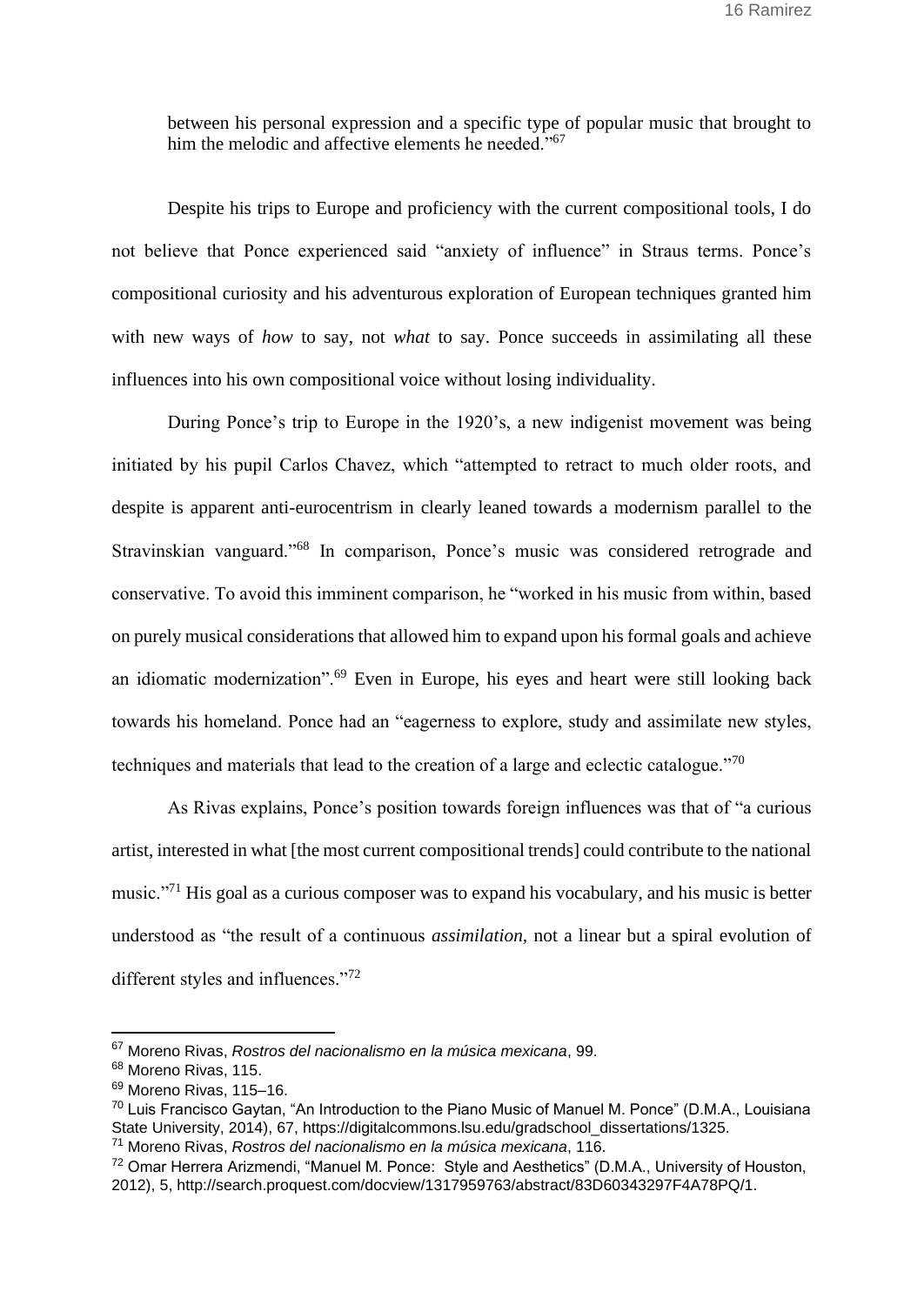In my opinion, the differences reflected between these two works can be allocated to a growth of his compositional palette and facility to embrace new musical styles rather than a full-on aesthetic evolution of his language and philosophy. It may be possible that he experienced the latter when he began his exploration and incorporation of mexican folklore into his music, but based on my analysis in these two particular works the transformation seems merely technical to me.

There is some definite change between the two works - his melodic treatment "becomes less tonal and more fragmentary; his harmonies become more chromatic and begin to include non-traditional progressions, non-tertian chords… an overall tendency[...]to conceive his works more horizontally than vertically, resulting in dissonant counterpoint and unresolved dissonances."<sup>73</sup> However, I argue that these changes are as a result of a compositional development rather than stylistic alteration. That being said, the maturity and emotional growth from *Intermezzo no.1* to *Intermezzo no. 2* is undeniable, and despite these two works being "simple" character pieces, they demonstrate Ponce's ability to mutate and synthesize a lifetime of experiences into his unique musical language that continues to infatuate audiences in Mexico and around the world.

<sup>73</sup> [Barrón Corvera,](https://www.zotero.org/google-docs/?JMUJHB) *[Manuel M. Ponce -](https://www.zotero.org/google-docs/?JMUJHB) A Bio-Bibliography*[, 27.](https://www.zotero.org/google-docs/?JMUJHB)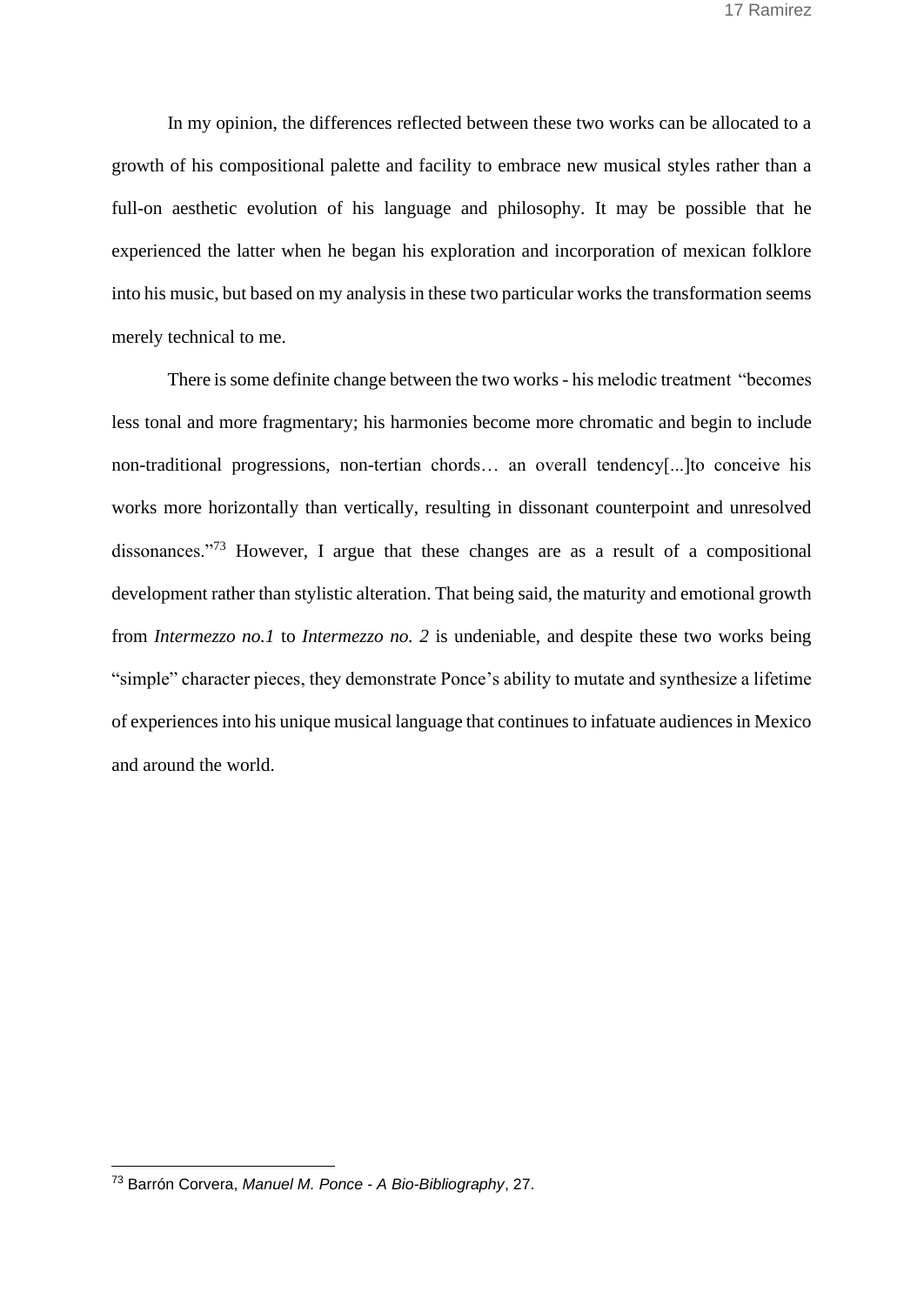# Bibliography

\*all sources marked with an asterisk are in Spanish

- [Barrón Corvera, Jorge.](https://www.zotero.org/google-docs/?l25KxU) *Manuel M. Ponce - [A Bio-Bibliography](https://www.zotero.org/google-docs/?l25KxU)*[. 1st ed. Westport, CT:](https://www.zotero.org/google-docs/?l25KxU)  [Praeger, 2004.](https://www.zotero.org/google-docs/?l25KxU)
- [Bloom, Harold.](https://www.zotero.org/google-docs/?l25KxU) *[The Anxiety of Influence: A Theory of Poetry](https://www.zotero.org/google-docs/?l25KxU)*[. 2nd ed. New York: Oxford](https://www.zotero.org/google-docs/?l25KxU)  [University Press, 1997.](https://www.zotero.org/google-docs/?l25KxU)
- *[Canciones Mexicanas: Lejos de ti ; Las Mañanitas](https://www.zotero.org/google-docs/?l25KxU)*[. Mexico: De la Peña Gil Hermanos, 1917.](https://www.zotero.org/google-docs/?l25KxU)  [Worldcat,http://www.worldcat.org/title/canciones-mexicanas-lejos-de-ti-las](https://www.zotero.org/google-docs/?l25KxU)[mananitas/oclc/25685185.](https://www.zotero.org/google-docs/?l25KxU)
- [Castellanos, Pablo.](https://www.zotero.org/google-docs/?l25KxU) *[Manuel M. Ponce: Ensayo](https://www.zotero.org/google-docs/?l25KxU)*[. 1 ed. Textos de Humanidades 32. Ciudad](https://www.zotero.org/google-docs/?l25KxU)  [Universitaria, México, D.F: Universidad Nacional Autónoma de México, Difusión](https://www.zotero.org/google-docs/?l25KxU)  [Cultural, Unidad Editorial, 1982.](https://www.zotero.org/google-docs/?l25KxU) \*
- ["Conservatorio Nacional de Música \(México\)."](https://www.zotero.org/google-docs/?l25KxU) *[Wikipedia](https://www.zotero.org/google-docs/?l25KxU)*[, November 15, 2018.](https://www.zotero.org/google-docs/?l25KxU)  [https://es.wikipedia.org/w/index.php?title=Conservatorio\\_Nacional\\_de\\_M%C3%BAs](https://www.zotero.org/google-docs/?l25KxU) [ica\\_\(M%C3%A9xico\)&oldid=112021810.](https://www.zotero.org/google-docs/?l25KxU) \*
- Gaytan, [Luis Francisco. "An Introduction to the Piano Music of Manuel M. Ponce." D.M.A.,](https://www.zotero.org/google-docs/?l25KxU)  [Louisiana State University, 2014.](https://www.zotero.org/google-docs/?l25KxU)

[https://digitalcommons.lsu.edu/gradschool\\_dissertations/1325.](https://www.zotero.org/google-docs/?l25KxU)

- [Gibson, Christina. "The Music of Manuel M. Ponce, Julián Carrillo, and Carlos Chávez in](https://www.zotero.org/google-docs/?l25KxU)  [New York, 1925-1932." Ph.D., University of Maryland, 2008.](https://www.zotero.org/google-docs/?l25KxU)  [http://drum.lib.umd.edu/handle/1903/8532.](https://www.zotero.org/google-docs/?l25KxU)
- [Guerra, Dahlia. "Manuel M. Ponce: A Study of His Solo Piano Works and His Relationship](https://www.zotero.org/google-docs/?l25KxU)  [to Mexican Musical Nationalism." D.M.A., University of Oklahoma, 1997.](https://www.zotero.org/google-docs/?l25KxU)  [https://shareok.org/handle/11244/5462.](https://www.zotero.org/google-docs/?l25KxU)
- [Herrera Arizmendi, Omar. "Manuel M. Ponce:](https://www.zotero.org/google-docs/?l25KxU) Style and Aesthetics." D.M.A., University of [Houston, 2012.](https://www.zotero.org/google-docs/?l25KxU)

[http://search.proquest.com/docview/1317959763/abstract/83D60343297F4A78PQ/1.](https://www.zotero.org/google-docs/?l25KxU)

- [Lopez Alonso,](https://www.zotero.org/google-docs/?l25KxU) David. *[Manuel M. Ponce.](https://www.zotero.org/google-docs/?l25KxU)* [1. ed. Mexico: Ediciones Botas, 1971.](https://www.zotero.org/google-docs/?l25KxU) \*
- [Madrid, Alejandro L.](https://www.zotero.org/google-docs/?l25KxU) *[Sounds of the Modern Nation: Music, Culture, and Ideas in Post-](https://www.zotero.org/google-docs/?l25KxU)[Revolutionary Mexico](https://www.zotero.org/google-docs/?l25KxU)*[. Studies in Latin American and Caribbean Music. Philadelphia:](https://www.zotero.org/google-docs/?l25KxU)  [Temple University Press, 2009.](https://www.zotero.org/google-docs/?l25KxU)
- [Malmström, Dan.](https://www.zotero.org/google-docs/?l25KxU) *[Introduction to Twentieth Century Mexican Music](https://www.zotero.org/google-docs/?l25KxU)*[. Uppsala: Uppsala](https://www.zotero.org/google-docs/?l25KxU)  [University, 1974.](https://www.zotero.org/google-docs/?l25KxU)
- [Mayer-Serra, Otto.](https://www.zotero.org/google-docs/?l25KxU) *[Panorama de la música mexicana: desde la independencia hasta la](https://www.zotero.org/google-docs/?l25KxU)  [actualidad](https://www.zotero.org/google-docs/?l25KxU)*[. 1. ed. Mexico: El Colegio de México, 1941.](https://www.zotero.org/google-docs/?l25KxU) \*
- Mello, Paolo. "Proyecto Editorial [Manuel M. Ponce Escuela Nacional de Música, UNAM."](https://www.zotero.org/google-docs/?l25KxU)  *[Revista Digital Universitaria](https://www.zotero.org/google-docs/?l25KxU)*[, February 10, 2006.](https://www.zotero.org/google-docs/?l25KxU) \*

[———. Liner notes for](https://www.zotero.org/google-docs/?l25KxU) *[Manuel María Ponce Complete Piano Works](https://www.zotero.org/google-docs/?l25KxU)*[. Vol. 2. Álvaro](https://www.zotero.org/google-docs/?l25KxU)  [Cendoya. Grand Piano, 2012.](https://www.zotero.org/google-docs/?l25KxU)

- [Moreno Rivas, Yolanda.](https://www.zotero.org/google-docs/?l25KxU) *[Rostros del nacionalismo en la música mexicana: un ensayo de](https://www.zotero.org/google-docs/?l25KxU)  [interpretación](https://www.zotero.org/google-docs/?l25KxU)*[. 1. ed. Vida y pensamiento de México. México: Fondo de Cultura](https://www.zotero.org/google-docs/?l25KxU)  [Económica, 1989.](https://www.zotero.org/google-docs/?l25KxU) \*
- [Otero, Corazón.](https://www.zotero.org/google-docs/?l25KxU) *[Manuel M. Ponce and the Guitar](https://www.zotero.org/google-docs/?l25KxU)*[. Translated by J. D. Roberts. Guitar](https://www.zotero.org/google-docs/?l25KxU)  [Studies Series ; v. 3. Westport, CT: Bold Strummer, 1994.](https://www.zotero.org/google-docs/?l25KxU)
- [Ponce, Manuel M.](https://www.zotero.org/google-docs/?l25KxU) *[Intermezzo No.1](https://www.zotero.org/google-docs/?l25KxU)*[. Mexico City: Repertorio Wagner, 1920.](https://www.zotero.org/google-docs/?l25KxU)  [https://imslp.org/wiki/Intermezzo\\_No.1\\_\(Ponce%2C\\_Manuel\).](https://www.zotero.org/google-docs/?l25KxU)
	- [———.](https://www.zotero.org/google-docs/?l25KxU) *[Intermezzo No.2](https://www.zotero.org/google-docs/?l25KxU)*[. Edited by Sergio Castellanos. United States: Peer International,](https://www.zotero.org/google-docs/?l25KxU)  [1963. https://imslp.org/wiki/Intermezzo\\_No.2\\_\(Ponce%2C\\_Manuel\).](https://www.zotero.org/google-docs/?l25KxU)